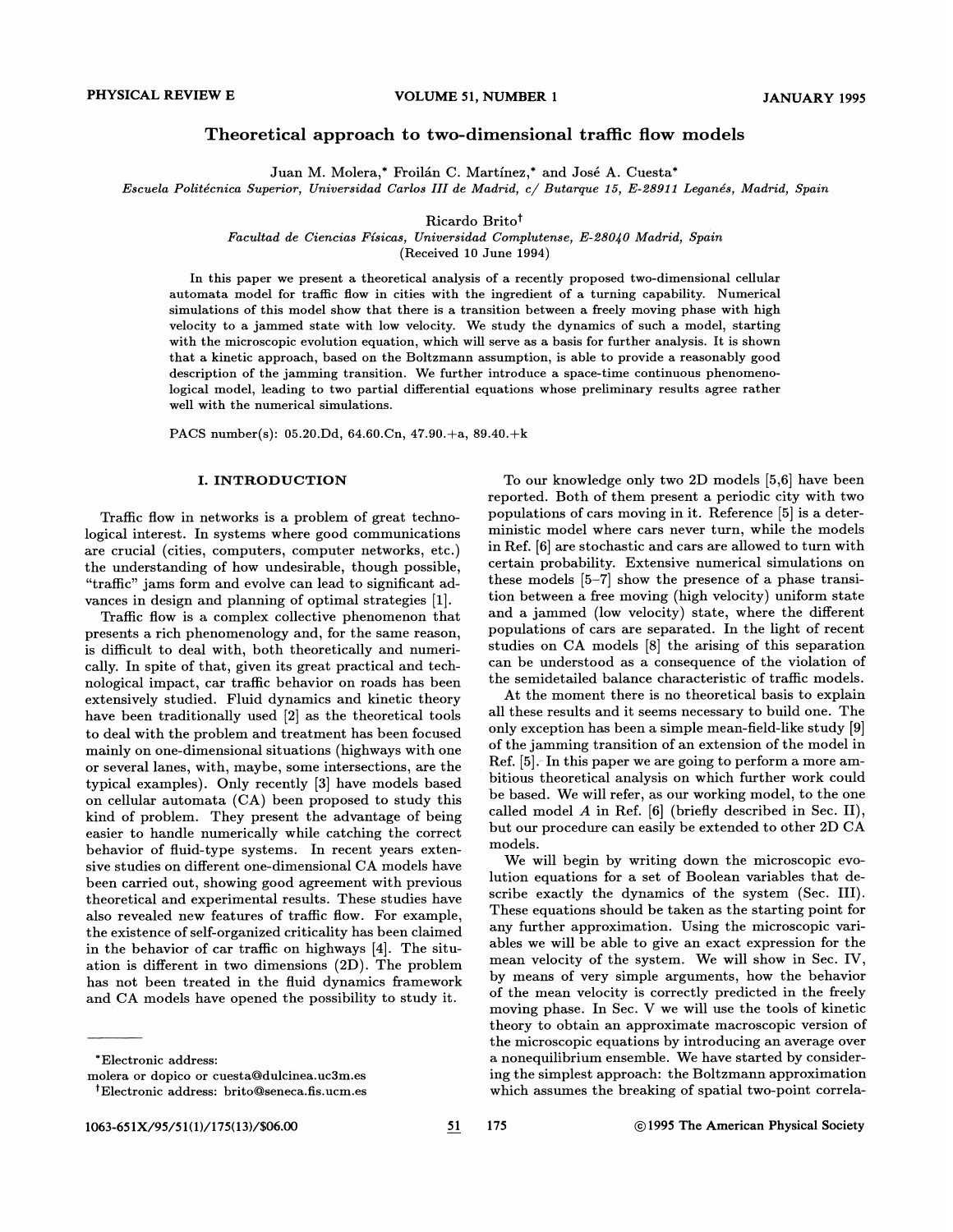tions. Though simple, this approximation already shows the presence of a transition (by predicting the instability of the uniform phase) and the correct behavior of the velocity before and after the transition. It fails, however, in giving the density at which the transition occurs. Finally, in Sec. VI, we present a continuous (in space and time) description of the model. The purpose of this approach is to make the connection with the previous knowledge on traffic flow coming from fluid mechanics. In this paper a two-component fluid model has been presented to study 2D traffic flow. The continuous approximation will lead to a system of two coupled nonlinear partial differential equations that govern the evolution of the densities of the two types of cars present in the city. In fact they correspond to some limit of the Boltzmann equations of Sec. V. We will see how these equations also predict a phase transition as well as giving the correct behavior of the velocity of the two phases. We will end by writing our conclusions in Sec. VII.

# II. MODEL

As announced in the Introduction, in this paper we are going to deal with model  $A$  of Ref. [6]. Briefly, this model can be described as follows. We have cars moving inside a town. The town is made of one-way perpendicular  $(L$  horizontal and  $L$  vertical) streets arranged in a square lattice with periodic boundary conditions. Vertical streets are oriented upwards and horizontal streets are oriented rightwards. There are  $N$  cars moving inside this city. Cars are positioned at the crossings, and they can move to one of their nearest neighbors (allowed by the direction of the streets) at every time step. Two cars cannot be simultaneously at the same crossing. Among the cars,  $N/2$  of them move rightward with probability  $\gamma$ and upward with probability  $1-\gamma$  (for symmetry reasons  $0 \leq \gamma \leq 1/2$ , and the remaining  $N/2$  do it the other way around. Accordingly, half of the cars move mainly upward and half mainly rightward. Finally, there are traffic lights that permit vertical motion at even time steps and horizontal motion at odd time steps.

The dynamics of the model is as follows. At every time step the direction in which to move next is decided for every car according to its assigned probability. Then it is checked that the site where it is going to move is empty and that the motion is allowed by the traffic light; otherwise, the car will not be moved. Finally, all cars that can be moved are placed at their destination site and the next time step starts. We want to stress that the whole process is carried out simultaneously for all cars, which implies that, if a car leaves a site empty at a given time step  $t$ , it will not be occupied at the same time step. The fact that traffic lights allow motion alternately in vertical and horizontal streets prevents two cars from colliding at any crossing.

Notice finally that by setting  $\gamma = 0$  we recover the deterministic model of Ref. [5].

The main results of this model are summarized in Fig. 1, which represents a plot of the average velocity  $(v)$  vs the density of cars  $(n)$  for different values of  $\gamma$ . The most striking feature of this figure is the first-order-like transition from a phase in which cars move freely to another in which cars are jammed. We refer to Ref. [6] for more details. In this reference it was shown that in the jammed phase cars arrange in diagonal strips—with the two types of cars roughly separated into two halves, and the question arose whether there were one or more





FIG. 1. Results of the simulations for the model of Ref. [6] for a city with  $L = 64$ : (a) phase diagram of the model, average velocity  $(v)$  vs car density  $(n)$ , exhibiting the transitions from the freely moving phase to the jammed phase for a set of values of  $\gamma$  (see [6] for details); (b) snapshot of a final run with  $n = 0.672$  and  $\gamma = 0.2$  (white and gray represent the two types of cars, while black represents empty sites). Notice the phase separation of the two populations of cars and the bandlike traffic jam.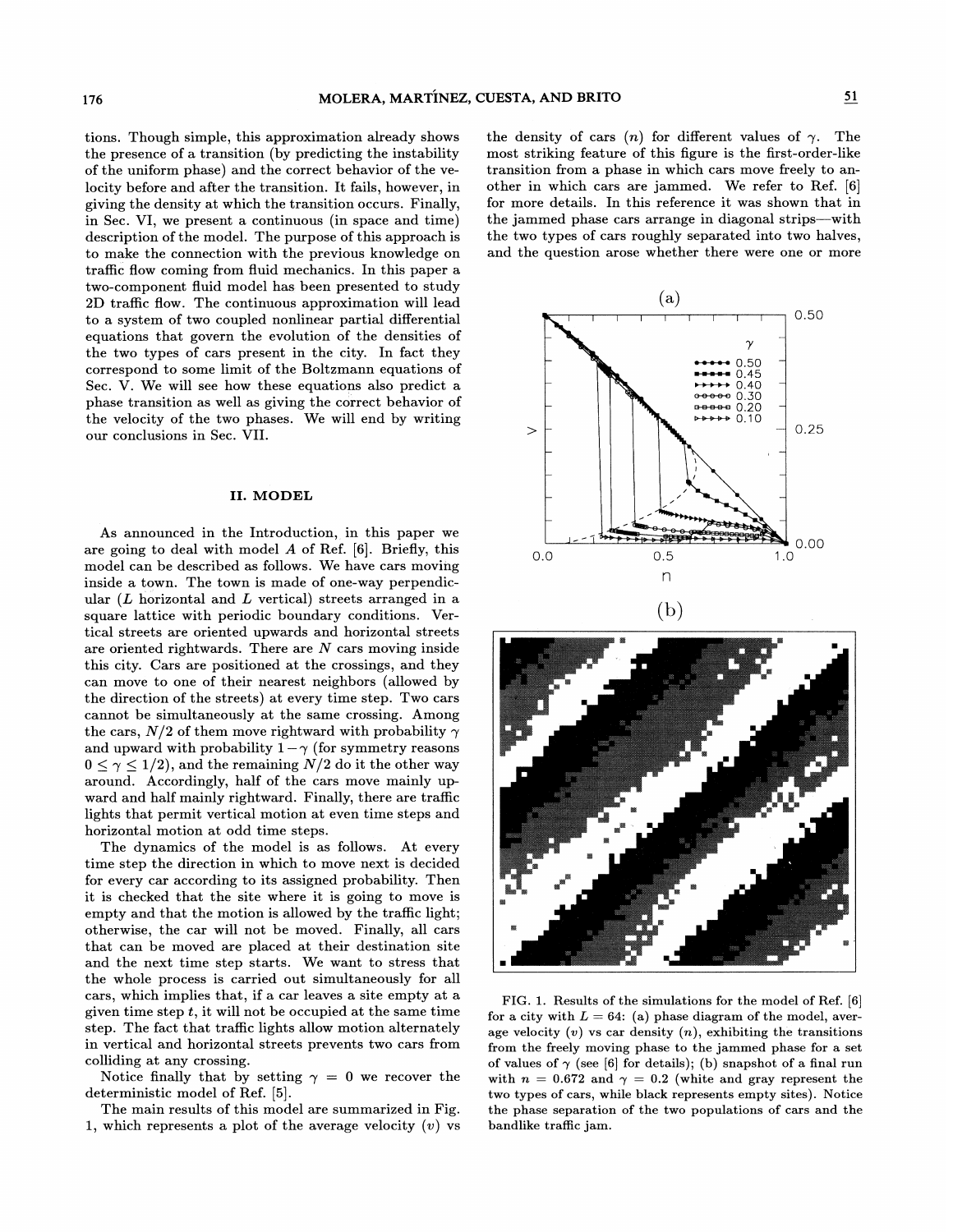strips. Arguments were given supporting the idea that, in very large systems, the jammed phase has a multistrip structure (in other words, the strips of this phase seem to have a "characteristic" size). In this paper we will try to reproduce analytically the phase diagram of Fig. 1 and to provide an answer to what the structure of the jammed phase is like.

## III. MICROSCOPIC EQUATIONS

The model can be described by a set of Boolean variables for every site of the lattice and every time step. This variables are the following:

(i)  $\mu^t_{\tau}$ , the occupation number of site r at time t by a car with probability  $\gamma$  of moving horizontally (1 if occupied,  $0$  if not);

(ii)  $\nu_r^t$ , the occupation number of site **r** at time t by a car with probability  $\gamma$  of moving vertically;

(iii)  $\xi_{\mathbf{r}}^{t}$ , a random variable which is 1 with probability  $\gamma$  and 0 with probability  $1 - \gamma$ ;

(iv)  $\eta_{\mathbf{r}}^{t}$ , a random variable which is 0 with probability  $\gamma$  and 1 with probability  $1 - \gamma$ ;

(v)  $\sigma^t = t \mod 2$ , which is 1 if traffic lights permit horizontal movements and 0 if they permit vertical movements.

A given state of the system is completely characterized by specifying the whole set of occupation numbers, with 'the constraint  $\mu_{\mathbf{r}}^t \nu_{\mathbf{r}}^t = 0$  (no two cars simultaneously at the same site). The random variables  $\xi_t^t$ ,  $\eta_t^t$ ,  $\xi_t^{t'}$ , and  $\eta_t^{t'}$ . are all independent two by two if  $\mathbf{r} \neq \mathbf{r}'$  or  $t \neq t'$ ; furthermore, they are also independent of the occupation numbers and of  $\sigma^t$ . These random variables are introduced to decide where cars are going to move to:  $\xi_r^t = 1$ ( $\eta_r^t = 1$ ) decides whether a  $\mu$  ( $\nu$ ) -type car placed at r at time t is going to move horizontally and  $\xi_{\mathbf{r}}^t = 0$  ( $\eta_{\mathbf{r}}^t = 0$ ) decides whether it will move vertically.

With this set of Boolean variables, the evolution equations for the occupation numbers turn out to be

$$
\mu_{\mathbf{r}}^{t+1} = \mu_{\mathbf{r}}^{t} \{ \sigma^{t} \bar{\xi}_{\mathbf{r}}^{t} + \sigma^{t} \xi_{\mathbf{r}}^{t} (\mu_{\mathbf{r}+\mathbf{x}}^{t} + \nu_{\mathbf{r}+\mathbf{x}}^{t}) \n+ \overline{\sigma}^{t} \xi_{\mathbf{r}}^{t} + \overline{\sigma}^{t} \overline{\xi}_{\mathbf{r}}^{t} (\mu_{\mathbf{r}+\mathbf{y}}^{t} + \nu_{\mathbf{r}+\mathbf{y}}^{t}) \} \n+ \overline{\mu}_{\mathbf{r}}^{t} \overline{\nu}_{\mathbf{r}}^{t} \{ \sigma^{t} \xi_{\mathbf{r}-\mathbf{x}}^{t} \mu_{\mathbf{r}-\mathbf{x}}^{t} + \overline{\sigma}^{t} \overline{\xi}_{\mathbf{r}-\mathbf{y}}^{t} \mu_{\mathbf{r}-\mathbf{y}}^{t} \}, \qquad (1)
$$

where we have introduced the short-hand notation  $\bar{b} =$  $1-b$  and where **x** and **y** are vectors representing the displacement of one site to the right and up, respectively. The evolution equation for  $\nu_r^t$  can be obtained from (1) by simply exchanging  $\mu$  and  $\nu$  and  $\xi$  and  $\eta$  (in what follows, whenever we write down an equation for the  $\mu$ -type cars, it must be understood that there is also another one for the  $\nu$ -type cars, which can be obtained by this or a similar replacement). In this way, the complete evolution of the system is specified by the above set of  $2L^2$  Boolean equations plus a given initial state  $\{\mu_{\mathbf{r}}^0, \nu_{\mathbf{r}}^0\}$  and periodic boundary conditions.

Equation (1) can be obtained from simple considerations on Boolean variables. First of all, each Boolean variable represents a condition that may or may not hold

(for instance,  $\mu_r^t$  can be read as "if there is a  $\mu$ -type car for instance,  $\mu_r$  can be read as in there is a  $\mu$ -type can<br>at site **r** and time t...," and so on); secondly, the product of Boolean variables corresponds to the logical AND operation (whose result is always a new Boolean variable), and the addition of Boolean variables turns out to be the logical DR operation (whose result is another Boolean variable, provided all terms are mutually exclusive, i.e., of zero product). Now the purpose is to build a Boolean variable which is 1 if there is a  $\mu$ -type car at site **r** at time  $t + 1$  [Eq. (1)] and 0 if there is not. This is simply achieved by considering that (i) if there is a  $\mu$ -type car at site **r** and time t it will still be there if it cannot move to the randomly chosen neighboring site  $(r + x \text{ or } r + y)$ , either because it is occupied by any car or because the traffic light is red, and (ii) if there is no car at site  $\bf{r}$  and time t there will be one  $\mu$ -type car at the next time step if there is one of those cars at any of the neighboring sites  $(\mathbf{r} - \mathbf{x}) \cdot \mathbf{r} - \mathbf{y}$  willing to move to site  $\mathbf{r}$ and its traffic light allows the movement. This provides all the terms of Eq. (1); for instance,  $\mu_r^t \sigma^t \overline{\xi}_r^t$  is 1 only if there is a  $\mu$ -type car at site r at time t, the traffic lights allow horizontal movement, but it decides to move vertically;  $\mu_r^t \sigma^t \xi_r^t (\mu_{r+x}^t + \nu_{r+x}^t)$  is 1 only if there is a  $\mu$ -type car at site  $r$  at time  $t$ , the traffic lights allow horizontal movement, it decides to move horizontally, but the site  $\mathbf{r} + \mathbf{x}$  is occupied by any car, etc. The meaning of the remaining terms can be interpreted in the same way. It can be straightforwardly checked that all the terms are mutually exclusive (remember that  $bb = 0$ ) and that all possibilities have been considered.

Now, we can make use of the constraint  $\mu_r^t \nu_r^t = 0$ , which lets us write  $\overline{\mu}_r^t \overline{\nu}_r^t = 1 - \mu_r^t - \nu_r^t$ , to transform Eq. (1) into

1) into  
\n
$$
\mu_{\mathbf{r}}^{t+1} = (\sigma^t \bar{\xi}_{\mathbf{r}}^t + \overline{\sigma}^t \xi_{\mathbf{r}}^t) \mu_{\mathbf{r}}^t + \sigma^t \xi_{\mathbf{r}-\mathbf{x}}^t \mu_{\mathbf{r}-\mathbf{x}}^t + \overline{\sigma}^t \bar{\xi}_{\mathbf{r}-\mathbf{y}}^t \mu_{\mathbf{r}-\mathbf{y}}^t \n+ \sigma^t \xi_{\mathbf{r}}^t \mu_{\mathbf{r}}^t (\mu_{\mathbf{r}+\mathbf{x}}^t + \nu_{\mathbf{r}+\mathbf{x}}^t) - \sigma^t \xi_{\mathbf{r}-\mathbf{x}}^t \mu_{\mathbf{r}-\mathbf{x}}^t (\mu_{\mathbf{r}}^t + \nu_{\mathbf{r}}^t) \n+ \overline{\sigma}^t \bar{\xi}_{\mathbf{r}}^t \mu_{\mathbf{r}}^t (\mu_{\mathbf{r}+\mathbf{y}}^t + \nu_{\mathbf{r}+\mathbf{y}}^t) - \overline{\sigma}^t \bar{\xi}_{\mathbf{r}-\mathbf{y}}^t \mu_{\mathbf{r}-\mathbf{y}}^t (\mu_{\mathbf{r}}^t + \nu_{\mathbf{r}}^t).
$$
\n(2)

In this form it can be clearly seen that the highest order terms contributing to the evolution equations are quadratic in the occupation numbers, something whose relevance will be made clear in the next section.

The initial configuration must be such that it satisfies the requirements  $\sum_{\mathbf{r}} \mu_{\mathbf{r}}^0 = \sum_{\mathbf{r}} \nu_{\mathbf{r}}^0 = N/2$ , and  $\mu_{\mathbf{r}}^0 \nu_{\mathbf{r}}^0 =$ <br>); the former counts the number of cars of each type whereas the latter express the impossibility of having two cars at the same site. It is straightforward to check that

$$
\sum_{\mathbf{r}} \mu_{\mathbf{r}}^t = \sum_{\mathbf{r}} \nu_{\mathbf{r}}^t = \frac{N}{2} \tag{3}
$$

are constants of motion for the evolution equations (2) and that  $\mu_r^t \nu_r^t = 0$  is maintained in the evolution.

We need now a microscopic definition for the *average* velocity in order to be able to obtain what could be called the "equation of state" (average velocity vs density of cars) for this model. If we define the mean velocity at time  $t$  as the number of moved cars divided by  $N$ , this can be expressed in terms of the occupation numbers: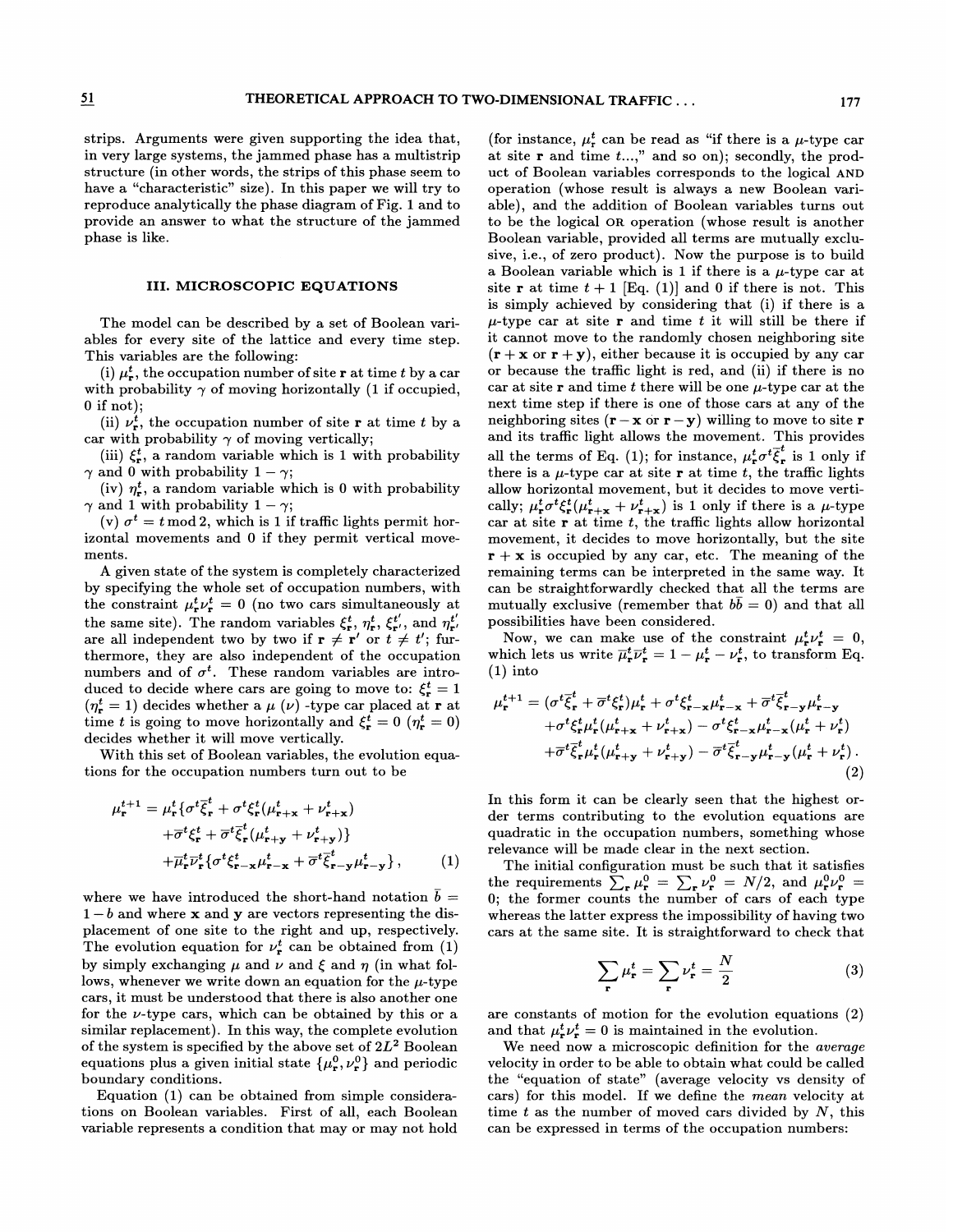$$
v(t) = \frac{1}{2N} \sum_{\mathbf{r}} \left\{ \left( \mu_{\mathbf{r}}^{t+1} - \mu_{\mathbf{r}}^{t} \right)^2 + \left( \nu_{\mathbf{r}}^{t+1} - \nu_{\mathbf{r}}^{t} \right)^2 \right\} . \tag{4}
$$

This equation can be easily visualized if one realizes that  $\mu_{\mathbf{r}}^{t+1} - \mu_{\mathbf{r}}^{t}$  is zero only if there is no  $\mu$ -type car at site r at times  $t$  and  $t + 1$  or if there is one that remains there at both times; in other words, if there is no movement of any  $\mu$ -type car at site **r** between t and  $t + 1$ . Otherwise the value is 1 (if the car arrives at time  $t + 1$ ) or  $-1$  (if the car leaves at time  $t+1$ ). The square removes the sign and the factor 1/2 lets the expression count only the cars that arrive and not those which leave. The same applies to the term related to  $\nu$ -type cars. Notice that only one of the two terms may be 1.

The average velocity was computed in Ref. [6] as the limit

$$
v = \lim_{T \to \infty} \frac{1}{T} \sum_{t=0}^{T} v(t) , \qquad (5)
$$

which, if the system reaches a steady state, corresponds to its mean velocity [10].

Before we go any further we would like to remark that all the formalism introduced in this section also applies to the deterministic model [5] by simply setting  $\gamma = 0$ , although in what follows we will make explicit use of the randomness to obtain information out of the evolution equations.

### IV. LOW DENSITY LIMIT

Figure 1 shows that the behavior of the  $v$ -n curves in the free moving phase is, to a high accuracy,  $\gamma$  independent (for  $\gamma > 0$ ). In fact, they decrease almost linearly with slope  $-1/2$ . Reproducing analytically this remarkable property is a first important result which can be derived from the microscopic equations. It will be the main goal of this section. To this purpose notice that Eq. (4) can be rewritten

$$
v(t) = 1 - \frac{1}{n} \left( \left[ \mu^{t+1} \mu^t \right] + \left[ \nu^{t+1} \nu^t \right] \right) , \tag{6}
$$

where the following notation has been introduced:  $[A^t] \equiv$  $L^{-2} \sum_{\mathbf{r}} A_{\mathbf{r}}^t$ , the average over the whole lattice of a given function  $A_{\mathbf{r}}^{t}$ , and the car density n, defined as  $n\equiv NL^{-2}$ . In getting (6) it has been used that any Boolean variable b satisfies  $b^2 = b$  and that  $[\mu^t] = [\nu^t] = n/2$ . Time correlations can be transformed into space correlations by introducing the dynamics, i.e., by using the equations of motion (2):

$$
\begin{aligned}\n\left[\mu^{t+1}\mu^t\right] \n&= \sigma^t \left\{ \left[\overline{\xi}^t \mu^t\right] + \left[\xi^t \mu^t \mu^t_{\mathbf{x}}\right] + \left[\xi^t \mu^t \nu^t_{\mathbf{x}}\right] \right\} \\
&\quad + \overline{\sigma}^t \left\{ \left[\xi^t \mu^t\right] + \left[\overline{\xi}^t \mu^t \mu^t_{\mathbf{y}}\right] + \left[\overline{\xi}^t \mu^t \nu^t_{\mathbf{y}}\right] \right\},\n\end{aligned} \tag{7}
$$

and the counterpart for the  $\nu$ 's (obtained by exchang-

ing  $\xi$  and  $\eta$  and  $\mu$  and  $\nu$  in the equation above). We have denoted with the subscripts  $x$  or  $y$  a translation by those unit vectors. Equation (7) simplifies in the  $L \to \infty$ limit, for then the random variables can be replaced by their averages ( $\gamma$  or  $1 - \gamma$ ), as they are independent of the car variables. Furthermore, in the low density limit  $(n \to 0)$  we can assume that the occupation numbers become independent variables in the uniform steady state  $[\mu^t \mu^t_{\mathbf{x}}] \sim [\mu^t] [\mu^t_{\mathbf{x}}] = n^2/4$ , and similarly for the other seven spatial correlations—those in  $(7)$  and its counterpart. In principle (though we will later come back to this point again), this hypothesis is justified by the fact that, due to the random dynamics, at very low densities cars have enough time to "forget" between two successive encounters. Therefore, in this regime,

$$
\left[\mu^{t+1}\mu^t\right] \sim \sigma^t \left\{\overline{\gamma}\frac{n}{2} + 2\gamma \left(\frac{n}{2}\right)^2\right\} + \overline{\sigma}^t \left\{\gamma\frac{n}{2} + 2\overline{\gamma} \left(\frac{n}{2}\right)^2\right\}.
$$
\n(8)

Inserting this expression into the equation for the mean velocity (6) we get

$$
v(t) \sim \frac{1}{2}(1-n) , \qquad (9)
$$

and since this formula corresponds to the uniform steady state it is the average velocity (5). This expression for  $v$  is  $\gamma$  independent, which is in good agreement with the results obtained in the simulations in the freely moving  $\nu$  is  $\gamma$  independent, which is in good agreement with the results obtained in the simulations in the freely moving phase; in particular it predicts the slope  $-1/2$  of the  $v$ -n curves for small n.

As Eq. (9) is  $\gamma$  independent, in Ref. [6] we used this argument to justify that the slope is  $-1/2$  for all values of  $\gamma$ , even for  $\gamma = 0$ . The results of Ref. [5] do not agree with this because they show clearly that  $v = 1$  for the freely moving phase and  $v = 0$  for the jammed phase. To settle this matter we have done a more careful analysis and have found that a connection between both results can be made, explaining the differences as a consequence of the boundary conditions [11]. This analysis is out of the scope of this paper and is available elsewhere [12].

## V. BOLTZMANN APPROXIMATION

Equation (2) and its  $\nu$  counterpart make it feasible to employ the methods of the standard kinetic theory [13,14] in its lattice-gas version [15,16] in order to obtain macroscopic properties of the system. To this purpose let us introduce a nonequilibrium ensemble in which all initial conditions  $\{\mu_{\mathbf{r}}^0, \nu_{\mathbf{r}}^0\}$  are equally weighted. We will denote the average over this ensemble by  $\langle \cdot \rangle$ . When we average over the Boolean variables  $\mu_r^t$  and  $\nu_r^t$ , we obtain real variables— $u(\mathbf{r}, t)$  and  $w(\mathbf{r}, t)$ , respectively—ranging from 0 to 1 which measure the average number of initial configurations for which the site  $r$  is occupied at time t by the corresponding type of car (henceforth, the average occupation). Now, if we average the microscopic evolution equations (2) over this ensemble we obtain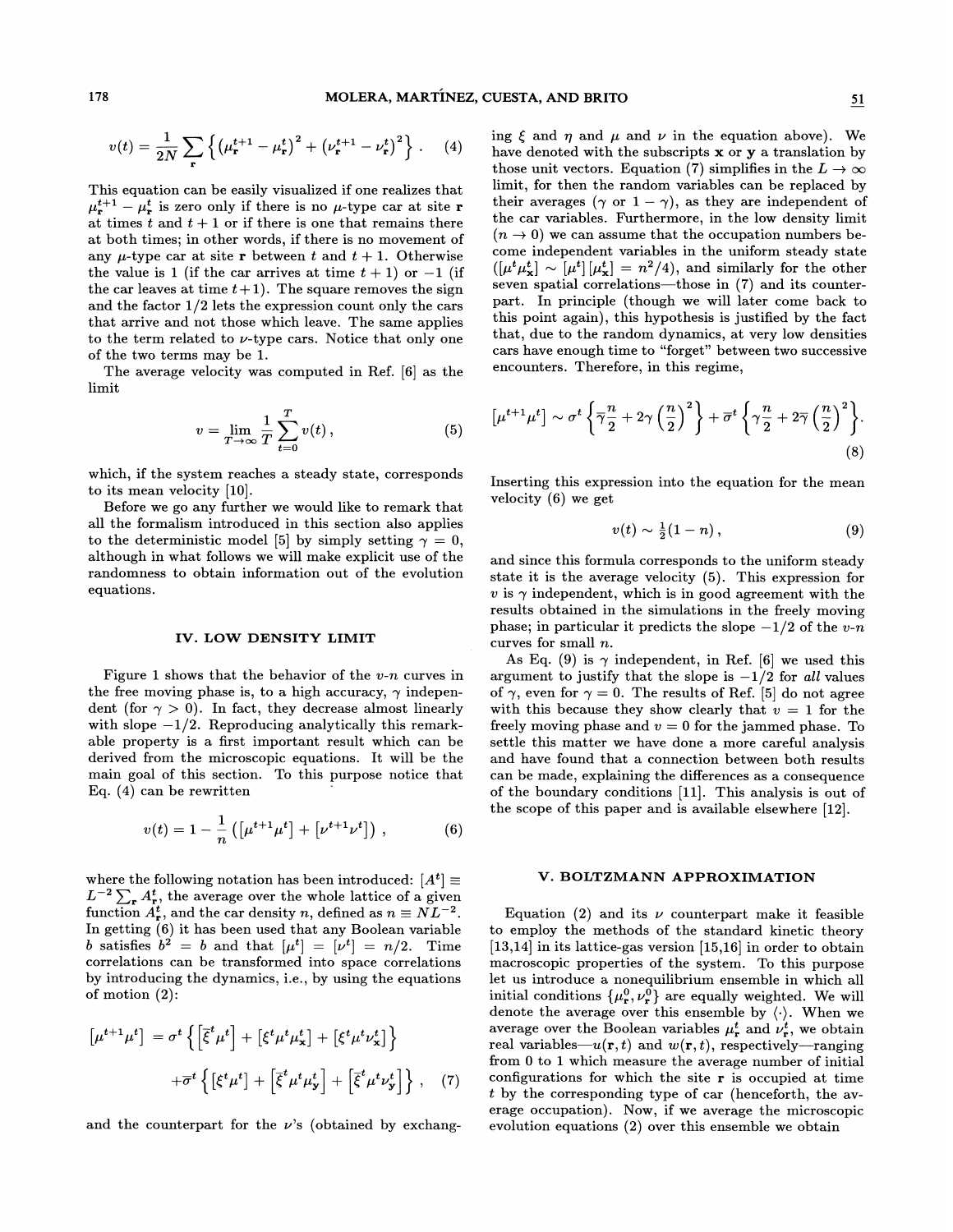## 51 THEORETICAL APPROACH TO TWO-DIMENSIONAL TRAFFIC... 179

$$
u(\mathbf{r},t+1) = (\sigma^t \overline{\gamma} + \overline{\sigma}^t \gamma) u(\mathbf{r},t) + \sigma^t \gamma u(\mathbf{r} - \mathbf{x},t) + \overline{\sigma}^t \overline{\gamma} u(\mathbf{r} - \mathbf{y},t) + \sigma^t \gamma \left( \langle \mu^t_{\mathbf{r}} \mu^t_{\mathbf{r}+\mathbf{x}} \rangle - \langle \mu^t_{\mathbf{r}-\mathbf{x}} \mu^t_{\mathbf{r}} \rangle + \langle \mu^t_{\mathbf{r}} \nu^t_{\mathbf{r}+\mathbf{x}} \rangle - \langle \mu^t_{\mathbf{r}-\mathbf{x}} \nu^t_{\mathbf{r}} \rangle \right) + \overline{\sigma}^t \overline{\gamma} \left( \langle \mu^t_{\mathbf{r}} \mu^t_{\mathbf{r}+\mathbf{y}} \rangle - \langle \mu^t_{\mathbf{r}-\mathbf{y}} \mu^t_{\mathbf{r}} \rangle + \langle \mu^t_{\mathbf{r}} \nu^t_{\mathbf{r}+\mathbf{y}} \rangle - \langle \mu^t_{\mathbf{r}-\mathbf{y}} \nu^t_{\mathbf{r}} \rangle \right).
$$
(10)

In writing Eq. (10) we have used the fact that  $\xi_r^t$  and  $\eta_r^t$ and any combination of occupation numbers are uncorrelated at the same time step. These equations are not closed due to the presence of the quadratic terms which, on the other hand, contain the interaction of the model and therefore cannot be ignored. Evolution equations for the averages of these quadratic terms can be written, but cubic and quartic terms will appear, and so on, giving rise to a hierarchy similar to the Bogoliubov-Born-Green-Kirkwood-Yvon (BBGKY) one [14]. Being able to write down a closed set of equations for the average occupations requires an approximation. The simplest one is to assume that average occupations at different sites are always uncorrelated. In kinetic theory this approximation is known as the Boltzmann approximation (or molecular chaos hypothesis). For our purpose, this approximation amounts to writing

$$
\langle \mu_{\mathbf{r}}^t \mu_{\mathbf{r}'}^t \rangle = u(\mathbf{r}, t) u(\mathbf{r}', t) , \qquad (11a)
$$

$$
\langle \mu_{\mathbf{r}}^t \nu_{\mathbf{r}'}^t \rangle = u(\mathbf{r}, t) w(\mathbf{r}', t) , \qquad (11b)
$$

$$
\langle \nu_{\mathbf{r}}^t \nu_{\mathbf{r}'}^t \rangle = w(\mathbf{r}, t) w(\mathbf{r}', t) , \qquad (11c)
$$

for any pair of different sites  $\mathbf r$  and  $\mathbf r'$  and for every time step  $t$ . Physically speaking, the molecular chaos hypothesis assumes that two colliding "particles" (cars in our model) have never met before, or if they have, all their mutual influence has been lost. This hypothesis is expected to be true in the limits of short times (cars have never met before) or vanishing densities (the probability of an encounter is small enough so as to lose all information between successive encounters). We have already made use of this fact in Sec. IV.

A further simplification may be introduced; the replacement of the traffic light variable  $\sigma^t$  by its time average 1/2. This approximation is expected to hold in the macroscopic regime (which we are interested in), where the microscopic details are not seen. However, the study of microscopic scales would require one to keep  $\sigma^t$  to its original values 0,1 alternately. We will go back to this point later.

In summary, the ensemble average together with these two approximations leads to a closed set of equations (henceforth referred to as the Boltzmann equations) for the averaged variables  $u(\mathbf{r}, t)$  and  $w(\mathbf{r}, t)$ :

$$
u(\mathbf{r},t+1) = \frac{1}{2}u(\mathbf{r},t) + \frac{\gamma}{2}u(\mathbf{r}-\mathbf{x},t) + \frac{\overline{\gamma}}{2}u(\mathbf{r}-\mathbf{y},t) + \frac{\gamma}{2}u(\mathbf{r},t)\{u(\mathbf{r}+\mathbf{x},t) + w(\mathbf{r}+\mathbf{x},t)\} - \frac{\gamma}{2}u(\mathbf{r}-\mathbf{x},t)\{u(\mathbf{r},t) + w(\mathbf{r},t)\} + \frac{\overline{\gamma}}{2}u(\mathbf{r},t)\{u(\mathbf{r}+\mathbf{y},t) + w(\mathbf{r}+\mathbf{y},t)\} - \frac{\overline{\gamma}}{2}u(\mathbf{r}-\mathbf{y},t)\{u(\mathbf{r},t) + w(\mathbf{r},t)\}.
$$
 (12)

Iteration of the Boltzmann equations will give a meanfield-like evolution of our model. This evolution will lack some of the efFects caused by correlations, but it still keeps many of the interesting features of the model. Furthermore, the mean-field description allows us to obtain analytically many physical quantities of relevant interest. The remainder of this section is devoted to studying the Boltzmann equations. Section V A deals with the linear regime where we determine the stability of the homogeneous solution, whereas in Sec. V B we present the results of a numerical simulation performed directly on the Boltzmann equations and compare them with the linear regime as well as with the simulations of the full model [6] obtained from the exact microdynamics, Eqs. (2).

## A. Linear stability analysis

The Boltzmann equations (12) have, for any value of the turning parameter  $\gamma$ , the uniform solution

$$
u(\mathbf{r},t) = w(\mathbf{r},t) = n/2, \quad \forall t \ge 0.
$$
 (13)

This is what simulations show for small enough density [6]. However, above a threshold (depending on  $\gamma$ ) the simulations show a steady nonuniform pattern, which means that the uniform solution becomes unstable against small perturbations. Thus, settling the stability of (13) requires studying the evolution of small perturbations about it, i.e., we need to look for solutions of the form

$$
u(\mathbf{r},t) = \frac{n}{2} + \delta u(\mathbf{r},t), \quad w(\mathbf{r},t) = \frac{n}{2} + \delta w(\mathbf{r},t), \quad (14)
$$

which introduced into (12) give, to linear order

$$
\delta u(\mathbf{r}, t+1) = \frac{1}{2} \Biggl\{ \Biggl( 1 + \frac{n}{2} \Biggr) \delta u(\mathbf{r}, t) + \gamma \frac{n}{2} \delta u(\mathbf{r} + \mathbf{x}, t) + \gamma (1 - n) \delta u(\mathbf{r} - \mathbf{x}, t) + \overline{\gamma} \frac{n}{2} \delta u(\mathbf{r} + \mathbf{y}, t) + \overline{\gamma} (1 - n) \delta u(\mathbf{r} - \mathbf{y}, t) \Biggr\} - \frac{n}{4} \{ \delta w(\mathbf{r}, t) - \gamma \delta w(\mathbf{r} + \mathbf{x}, t) - \overline{\gamma} \delta w(\mathbf{r} + \mathbf{y}, t) \} . \tag{15}
$$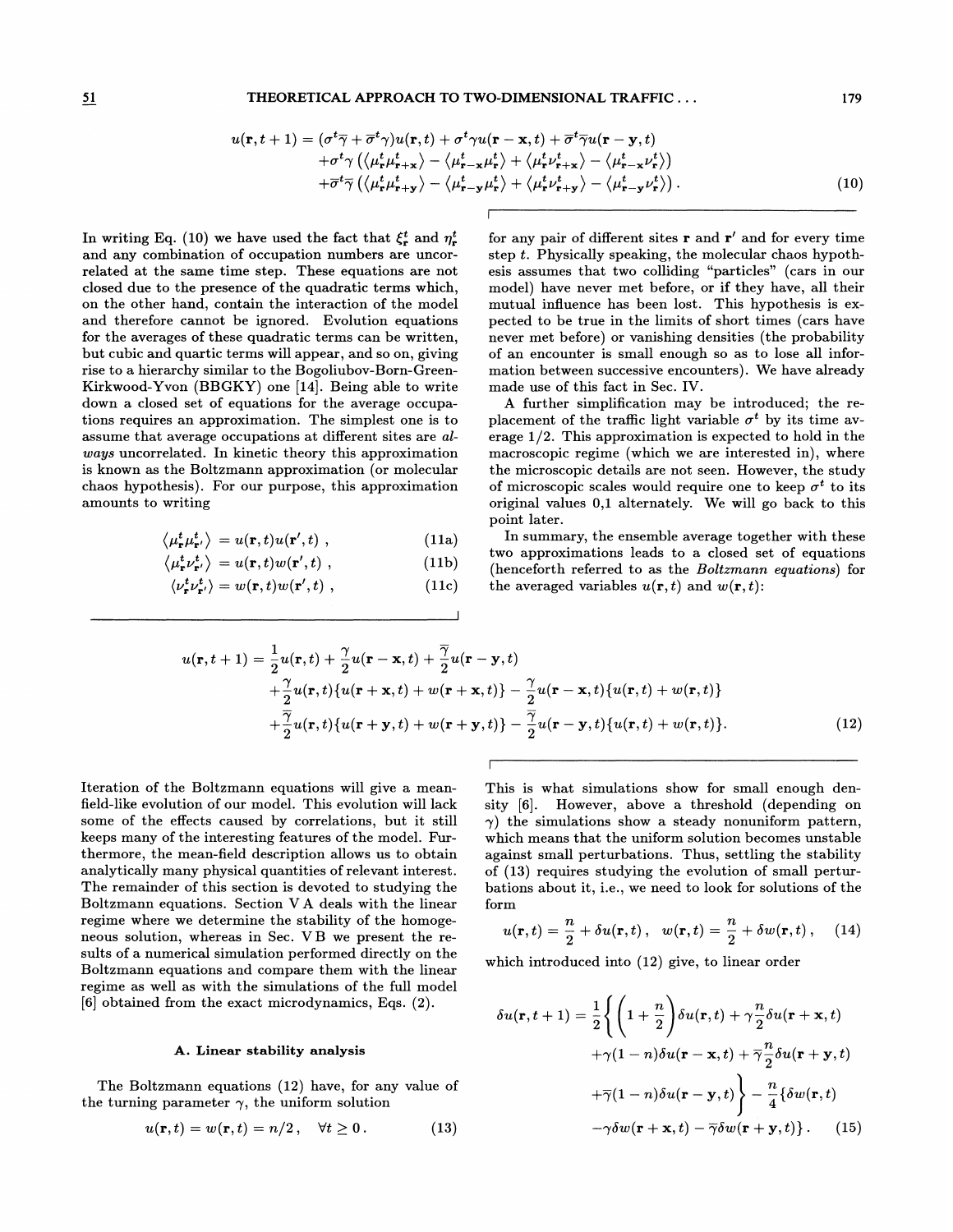Equation (15) is linear but nonlocal, because it involves the average car occupations at five nodes (r and its four nearest neighbors). By taking the discrete Fourier transform, defined as

$$
\delta \widehat{f}(\mathbf{k},t) = \sum_{\mathbf{r}} e^{-i\mathbf{k}\cdot\mathbf{r}} \delta f(\mathbf{r},t)
$$
 (16)

 $(\text{where } k_{x(y)} = 2\pi \frac{q_x(y)}{L}, \frac{q_{x(y)}}{q_{x(y)}} = 0, 1, 2, \ldots, L-1, \text{ and }$ f is either  $\mu$  or  $\nu$ ) Eq. (15) becomes

$$
\begin{pmatrix} \delta \widehat{u}(\mathbf{k}, t+1) \\ \delta \widehat{w}(\mathbf{k}, t+1) \end{pmatrix} = \Omega(\mathbf{k}) \begin{pmatrix} \delta \widehat{u}(\mathbf{k}, t) \\ \delta \widehat{w}(\mathbf{k}, t) \end{pmatrix}, \qquad (17)
$$

where  $\Omega(\mathbf{k})$  is the **k**-dependent  $2 \times 2$  linear evolution operator whose elements are given by

$$
\Omega_{11} = \frac{1}{2} + \frac{n}{4} \{ 1 + \gamma S_x + \overline{\gamma} S_y \} + \frac{1-n}{2} \{ \gamma S_x^* + \overline{\gamma} S_y^* \},
$$
\n(18a)

$$
\Omega_{12} = \frac{n}{4} \{ \gamma S_x + \overline{\gamma} S_y - 1 \},\qquad(18b)
$$

with  $S_{x(y)} \equiv e^{i\mathbf{k}_x(y)}$ . The elements  $\Omega_{21}$  and  $\Omega_{22}$  are obtained from Eqs. (18) by exchanging  $\gamma$  and  $\overline{\gamma}$  in  $\Omega_{12}$  and  $\Omega_{11}$ , respectively. Iteration of Eq. (17) yields the dynamics of the system at the linear level in the Boltzmann approximation. The information on the stability of the uniform state is contained in the eigenvalues of the linear evolution operator  $\Omega(\mathbf{k})$ , written for convenience as

$$
\Omega(\mathbf{k})\psi_j(\mathbf{k}) = e^{z_j(\mathbf{k})}\psi_j(\mathbf{k}), \qquad j = 1, 2.
$$
 (19)

Hence the dynamics at the linear level is simply expressed as

$$
\begin{pmatrix}\n\delta \widehat{u}(\mathbf{k},t) \\
\delta \widehat{w}(\mathbf{k},t)\n\end{pmatrix} = U(\mathbf{k}) \begin{pmatrix}\ne^{z_1(\mathbf{k})t} & 0 \\
0 & e^{z_2(\mathbf{k})t}\n\end{pmatrix}\n\times U^{-1}(\mathbf{k}) \begin{pmatrix}\n\delta \widehat{u}(\mathbf{k},0) \\
\delta \widehat{w}(\mathbf{k},0)\n\end{pmatrix},
$$
\n(20)

where the first (second) column of  $U(\mathbf{k})$  is the eigenvector  $\psi_{1(2)}(\mathbf{k})$ . Note here that the two eigenvalues must satisfy

$$
\lim_{\mathbf{k}\to\mathbf{0}}z_j(\mathbf{k})=0
$$
\n(21)

as a consequence of the conservation laws (3) [for the sake of simplicity we will be referring to  $z_j(\mathbf{k})$  as the eigenvalues, though they are actually their logarithm].

Whenever  $\text{Re} z_i(\mathbf{k}) < 0$   $(j = 1, 2)$  for all **k**, the amplitude of all eigenmodes,  $\psi_i(\mathbf{k})$ , will vanish exponentially with time and finally disappear, recovering the uniform state. However, as soon as a value of k appears such that  $\text{Re}z_{j_m}(\mathbf{k}) > 0$  (for  $j_m = 1$  or 2 or both), then the amplitude of the corresponding eigenmode  $\psi_{j_m}(\mathbf{k})$  will grow exponentially with time; in other words, the uniform state will become unstable, and inhomogeneous spatial structure will develop. Therefore the spectrum of the linear evolution operator determines the macroscopic behavior of the system. There is more information that can be extracted from the spectrum when the uniform state

is unstable [17]. In general, there will be a wave vector  $k_m$  for which  $Rez_{j_m}(\mathbf{k}_m)$  (for some  $j_m = 1, 2$ ) is maximum. Fluctuations with this wave vector will dominate as  $t \to \infty$  and consequently the structure will possess a  $\kappa_m$  for which  $\text{Re}z_{j_m}(\mathbf{k}_m)$  (for some  $j_m = 1, 2$ ) is maximum. Fluctuations with this wave vector will dominate as  $t \to \infty$  and consequently the structure will possess a sypical length scale of  $\lambda_m \equiv 2\pi/k_m$ , and the instability is given by  $\left[ \text{Re} z_{j_m}(\mathbf{k}_m) \right]^{-1}$  [see Eq. (20)].

The eigenvalues  $z_i(\mathbf{k})$  are easily obtained from the elements of the linear evolution operator, given in (18). A typical plot of  $\text{Re} z_{j_m}(\mathbf{k})$  is shown in Fig. 2 for  $n = 0.8$  and  $\gamma = 0.1$ . According to the numerical simulations (Fig. 1) for this parameter set the system is jammed, i.e., the system is nonuniform since cars cluster in bands which form an angle  $\theta = \pi/4$  with the positive x axis. From Fig. 2 we see that the linear stability analysis agrees with this fact as there exist regions where  $\text{Re}z_{j_m}(\mathbf{k})$  is positive with maxima located on a line forming an angle of  $\theta = 3\pi/4$ with the positive  $x$  axis, i.e., perpendicular to the bands of the system. From the location of the maxima we can obtain the typical size of the bands or, equivalently, the number of bands which would appear in a finite size simulation. We will give more details about this point later in this section. We have not shown the second eigenvalue, because it satisfies  $\text{Re}z(\mathbf{k}) < 0$  for all values of **k**, so it does not affect the previous discussion.

The traffic jams of this model are always bands like those of Fig. 1(b) (i.e., with  $\theta = \pi/4$ ). Hence the maxima of  $\text{Re}z_{i_m}(\mathbf{k})$  appear along the direction given by  $\hat{\mathbf{k}} = (-1/\sqrt{2}, 1/\sqrt{2})$ . Therefore, in order to look for these maxima in the expressions for  $z_i(\mathbf{k})$ , it is enough to choose a wave vector of the form  $\mathbf{k} = k\hat{\mathbf{k}}$ . This means that  $S_x = S_y^* = \exp(-ik/\sqrt{2})$ . For this particular direction the eigenvalues take a simple form:

$$
e^{z_{\pm}(k)} = 1 - s^2 \left(1 - \frac{n}{2}\right) \pm s \left\{ \frac{s^2 n^2}{4} - 2(1 - n) \right. \\ \times \left(\frac{1}{2} - n\right) \zeta^2 (1 - s^2) \right\}^{1/2}, \tag{22}
$$

where  $s \equiv \sin(k/2\sqrt{2})$  and  $\zeta \equiv 1 - 2\gamma$ . It is straight-



FIG. 2. Plot of the real part of the largest eigenvalue of the linear Boltzmann operator (only positive parts are seen). The set of parameters is  $n = 0.8$  and  $\gamma = 0.1$ . Regions where  $Rez(\mathbf{k})$  is positive appear along the direction forming an angle  $\theta = 3\pi/4$  with the x axis (see text).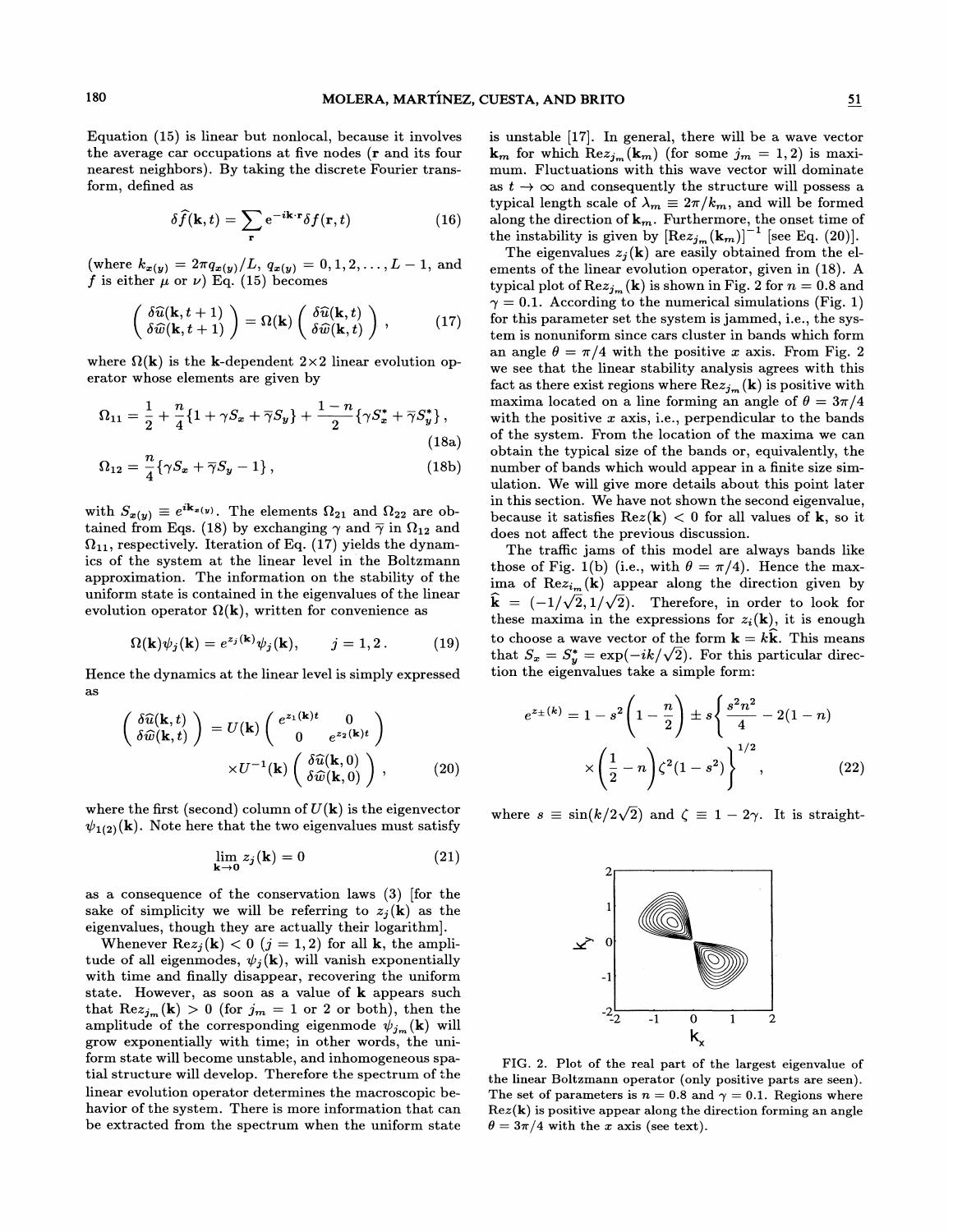forward to check that  $Re z_{+}(k) > 1$  for some k's if and only if  $n > 1/2$ . In consequence, this analysis predicts a jamming transition for  $n > 1/2$  irrespective of the value of  $\gamma$ . The existence of this transition is the most important result of this section; furthermore, the prediction for the transition density is reasonably good for  $\gamma$  close to  $1/2$ , the highest randomness [see Fig. 1(a)]. However, it disagrees with the simulations for smaller  $\gamma$ 's.

A comment about the role of the traffic light variables  $\sigma^t$  is needed here. Figure 2 (and the discussion about it) has been obtained for  $\sigma^t = 1/2$ . Keeping the variables  $\sigma^t$ to-their original values, 0,1, alternately, one obtains two evolution operators, one for even time steps,  $\Omega^e(\mathbf{k})$ , and another one for odd time steps,  $\Omega^o(\mathbf{k})$ . Then the eigenvalue problem in Eq. (19) has to be formulated in terms of an effective evolution operator given by  $\{\Omega^e(\mathbf{k})\Omega^o(\mathbf{k})\}^{1/2}$ However, in doing so, one has to face the fact that  $\Omega^o(\mathbf{k})$ and  $\Omega^e(\mathbf{k})$  do not commute. Thus we end up with three sets of eigenvalues, those of Eq. (19), of  $\{\Omega^e(\mathbf{k})\Omega^o(\mathbf{k})\}^{1/2}$ , and of  $\{\Omega^o(\mathbf{k})\Omega^e(\mathbf{k})\}^{1/2}$ . The largest difference between these three sets is for the wave vectors k located at the edges of the Brillouin zone  $(k \simeq \pi)$ , related to the microscopic behavior when the system is observed at scales of the order of a few lattice spacings. In contrast, for wave vectors at the center of the Brillouin zone  $(k \simeq 0)$ the three sets coincide. This is the region we are interested in, because it describes the macroscopic behavior. As a summary, the macroscopic behavior is not affected by the traffic lights being  $0,1$  or its average  $1/2$ . For this reason, and for the sake of simplicity, we have made all the calculations with  $\sigma^t$  replaced by 1/2.

According to kinetic theory, for each quantity conserved by the dynamics there exists an eigenvector as given by Eq. (19) whose eigenvalue satisfies the relation (21). In the long-wavelength (small-wave-number) limit, the eigenvalues can be written as

$$
z_j(\mathbf{k}) = ikc_j + (ik)^2 D_j + \cdots \qquad (\mathbf{k} \to \mathbf{0}). \qquad (23)
$$

The quantity  $c_j$  is interpreted as the speed of propagation of the mode, while  $D_j$  is the corresponding diffusivity. In the case of fluid dynamics in three dimensions, there are five conserved quantities, and five of such modes: two sound modes, two shear modes, and finally a thermal mode. This is a general result of kinetic theory and also holds for lattice gases as models for thermal fluids [18]. In the case of a model of concentration diffusion leading to the Fick law, there is only one mode (the concentration);  $c_i$  is then the drift velocity and  $D_i$  the diffusion coefficient. The two eigenvalues of our model [Eq. (22)) correspond to the two conservation laws (3), so that expanding them in powers of the wave vector  $k$ , as in Eq. (23), we can identify the two (opposite) speeds of propagation (that are imaginary for  $n < \frac{1}{2}$ ) [19] and the (unique) diffusion coefficient, with the result (for  $n < 1/2$ )

$$
c_{\pm} = \pm \frac{1}{2} \zeta (1 - n)^{1/2} \left( n - \frac{1}{2} \right)^{1/2} , \qquad (24a)
$$

$$
D = \frac{1}{16} \left[ 2 - n - (1 - n)(1 - 2n)\zeta^2 \right] \ . \tag{24b}
$$

We have to state here that this velocity has nothing to

do with the remnant velocity measured from the simulations, but it is the velocity with which long-wavelength fluctuations propagate (the so-called kinematic velocity in fluid dynamics studies of traffic flow  $[2]$ ).

As was said before, by calculating the maximum with respect to k of  $\text{Re}z_{+}(\mathbf{k})$ , with k along the direction of  $\theta = 3\pi/4$  [Eq. (22)] we obtain the characteristic length of the system as  $\lambda_m \equiv 2\pi/k_m$ . The relevance of this quantity is that it provides information about the typical center-to-center band separation in the jammed phase and consequently determines the number of bands. We will not write here the expression for  $\lambda_m$ , because it is very cumbersome. Instead, in Fig. 3 we plot the value of  $\lambda_m$  as a function of the density n for some values of the randomness  $\gamma$ . It can be seen that, apart from both edges  $(n \geq 1/2$  and  $n \leq 1)$ , the bands have a typical width of a few tens of lattice spacings, in qualitative agreement with the simulations. However, in actual simulations the characteristic length may not be the natural one (that the system would have if it were infinite) because of a competition with the finite size of the system. If the system is not large enough to form an integer number of bands of width  $\lambda_m$  it will form fewer bands, but concentrating all the cars in the existing bands. Therefore the characteristic length will be modified. However, the value of  $\lambda_m$  we have obtained can still give a good prediction of the most stable number of bands in the simulations at finite  $L$ . The number of bands predicted by the Boltzmann theory is simply  $L/\lambda_m$ . If  $L/\lambda_m$  is not an integer, the system will have the trend to form  $\lfloor L/\lambda_m \rfloor$  bands (where  $\lfloor x \rfloor$  means the largest integer smaller than or equal to  $x$ ). Reading off Fig. 3 for the case  $\gamma = 0.4$  we obtain  $\lfloor L/\lambda_m \rfloor = 1$  for all  $n > 1/2$ , in perfect agreement with what is shown in Fig. 1(a) (made for a city with  $L = 64$ ). The absence of jumps in this curve (in the jammed phase) means that only one band has been formed. For the case  $\gamma = 0.3$ , Fig. 3 predicts  $[L/\lambda_m] = 1$  for  $n \lesssim 0.6$ ,  $[L/\lambda_m] = 2$ for  $0.6 \le n \le 0.7$ , and  $\lfloor L/\lambda_m \rfloor = 3$  for  $0.7 \le n \le 0.95$ . Inspection of Fig. 1 shows that there is only one band for  $n \leq 0.65$ , while for  $n \geq 0.65$  there are two bands, as



FIG. 3. Typical band-to-band distance  $\lambda_m$  in the jammed phase vs the density n for several values of the randomness  $\gamma$ .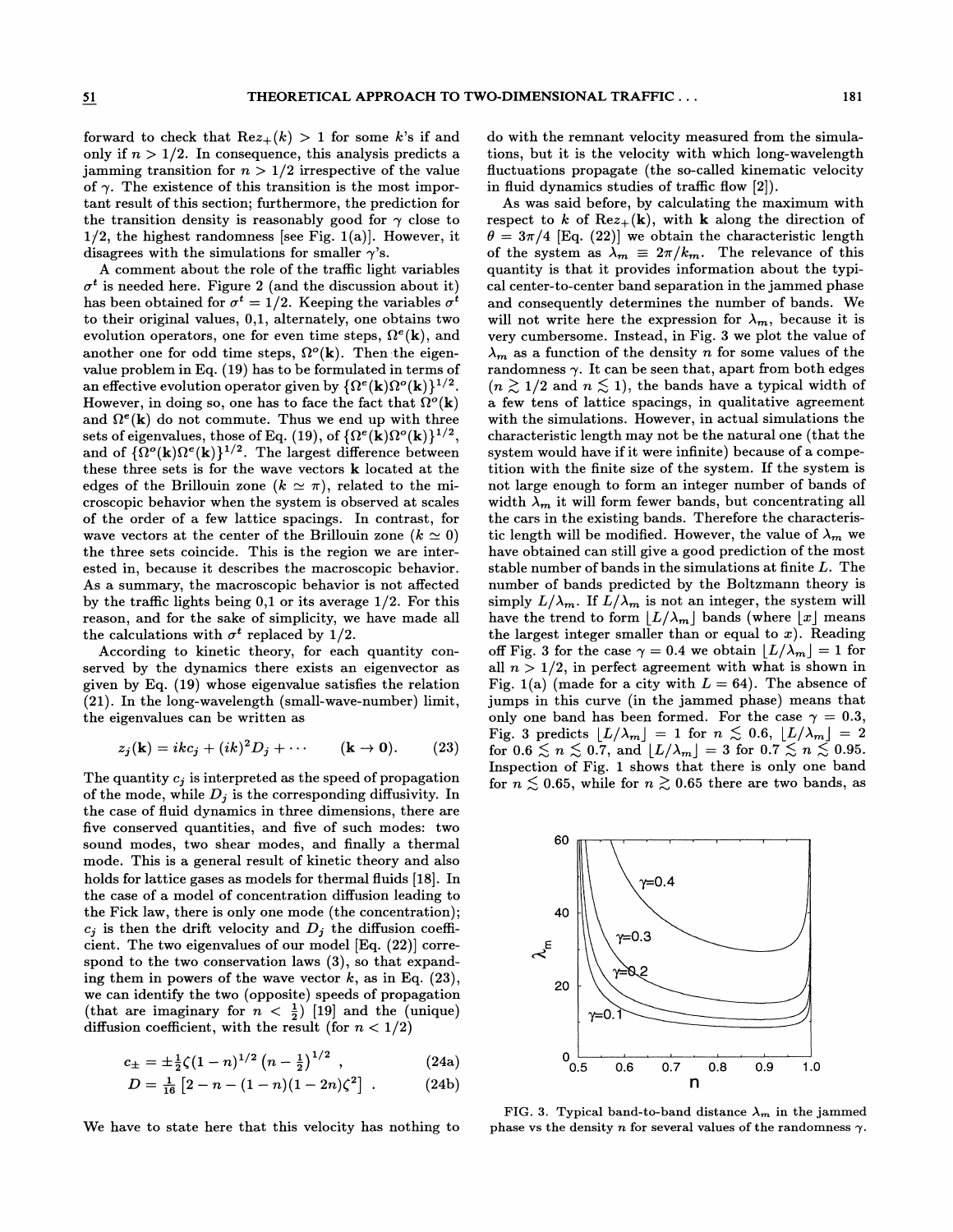indicated from the increase of the velocity. For higher densities, although it cannot be seen in Fig. 1, occasionally some simulations end up in a three-band structure [6]. Unfortunately, the agreement at this level between the Boltzmann predictions and the simulations is poorer the smaller the randomness. For  $\gamma = 0.2$  and  $\gamma = 0.1$  the number of bands given by the Boltzmann theory for a system size of  $L = 64$  at intermediate densities is about five or six, while in actual simulations such number is smaller (one, two, or three bands, but never more). This result could be explained by the fact that the higher the number of bands the more difficult to see them in simulations, because of band coalescence at their early stages of formation. On the other hand, the Boltzmann approximation was shown to be worse the lower  $\gamma$ , because it predicted the jamming transition for  $n = 1/2$ , a result that can be valid for  $\gamma$  close to 1/2 (see Fig. 1), but certainly is not for small  $\gamma$ , where experimentally one finds that *n* can be as low as  $n \approx 0.24$ .

At both edges of the plot presented in Fig. 3 the quantity  $\lambda_m$  goes to infinity as  $\lambda_m \sim (n - 1/2)^{-1/2}$  for  $n \gtrsim 0.5$ while  $\lambda_m \sim (1-n)^{-1/4}$  when  $n \lesssim 1$ . The former suggests that just after the transition only one band is formed; the latter means that all bands coalesce into one which fills up the whole system. As  $\lambda_m \to \infty$ ,  $k_m \to 0$ ; thus, as the eigenvalues obey the restriction (21), the onset time of the instability (given by  $[{\rm Re} z({\bf k}_m)]^{-1}$ ) diverges just above the transition. This is indeed observed in the numerical simulations, where extremely long relaxation times are needed near the jamming transition. For  $\gamma$ 's close to 1/2 the onset time of the instability also diverges [see Eq.  $(22)$ ]. For intermediate *n* (in the jammed phase) the typical onset times range from a few hundreds to a few thousands of time steps.

The last remark of this subsection concerns the special case  $\gamma = 1/2$ . For this value, for which there is no distinction between cars of type  $\mu$  and  $\nu$ , Eq. (22) predicts negative eigenvalues for any value of the density. As a consequence, there is no jamming transition for this particular case, in agreement with the numerical simulations  $[Fig. 1(a)].$ 

# B. Simulation of the Boltzmann equations

All the information presented in the previous subsection was obtained within the Boltzmann approximation, but in the linear regime. This regime is only valid for small perturbations around the homogeneous state. However, when the perturbations are no longer small, as happens once the jammed phase appears, the full nonlinear Boltzmann equation takes over, and the information given by the linear theory may not hold [20]. In particular, no linear theory can give the saturation (i.e., completely filled nodes) occurring in the bands in the jammed phase.

In order to study the jammed phase we have performed  $simulations of the full Boltzmann equations (12), starting$ with a uniform state slightly perturbed at random. The evolution equations (12) are then iterated until a stationary state is reached. This final state can be either again

uniform (when it is stable) or nonuniform, exhibiting a traffic jam. This latter situation is illustrated by Fig. 4 for  $n = 0.6$  and  $\gamma = 0.2$ , where a plot of the average occupation profiles in the steady state is shown on the line perpendicular to the bands. We clearly see the band structure, with a completely saturated region  $(u = 1)$  or  $w = 1$ ), bounded by partly filled, very narrow layers. The result is similar to that obtained in direct simulations on the microscopic model [6]. The center-to-center band distance as measured from the simulations is equal to 17 (in lattice units), while the linear stability analysis predicts  $\lambda_m \simeq 16$ , in very good agreement.

The phase transition is numerically obtained for the same region of parameters as those predicted by the linear theory  $(n = 1/2$  for all  $\gamma$ ). This result supports the idea that the fact that the transition is  $\gamma$  independent is an effect of the Boltzmann approximation itself, and not of the linearization. In fact, from the general theory of stability of dynamical systems, one can prove that the stability is given by the linearized equations (unless zero eigenvalues are obtained), and is not modified by the nonlinearities. Therefore. it is the breakup of the correlations that gives the degeneracy in the transition density. So finding a  $\gamma$ -dependent transition requires going beyond the Boltzmann approximation. Some work along this line is currently being done.

From the simulation of the full Boltzmann equations we can obtain a quantitative prediction for the velocity in the jammed phase. In order to measure the velocity we cannot use the microscopic definition given in Eq. (4), because in the steady state the average occupations do not change in time. However, we can use the modified Eq. (7), where no time variations appear, to compute the velocity. Figure 5 summarizes these results. In spite of the  $\gamma$ -independent transition, there is a strong similarity between this figure and the phase diagram obtained from the simulations of the microscopic model (Fig. 1); in particular, the slope  $-1/2$  before the transition is properly



FIG. 4. Jammed phase for the set of parameters  $n = 0.6$ ,  $\gamma = 0.2$ , as obtained from the simulation of the full Boltzmann equations (12) on a lattice of size  $64\times64$ . We only plot here the occupation profiles along the line perpendicular to the band. Cars of type  $\mu(\nu)$  are represented by a dotted (dashed) line. The total population is plotted with a solid line.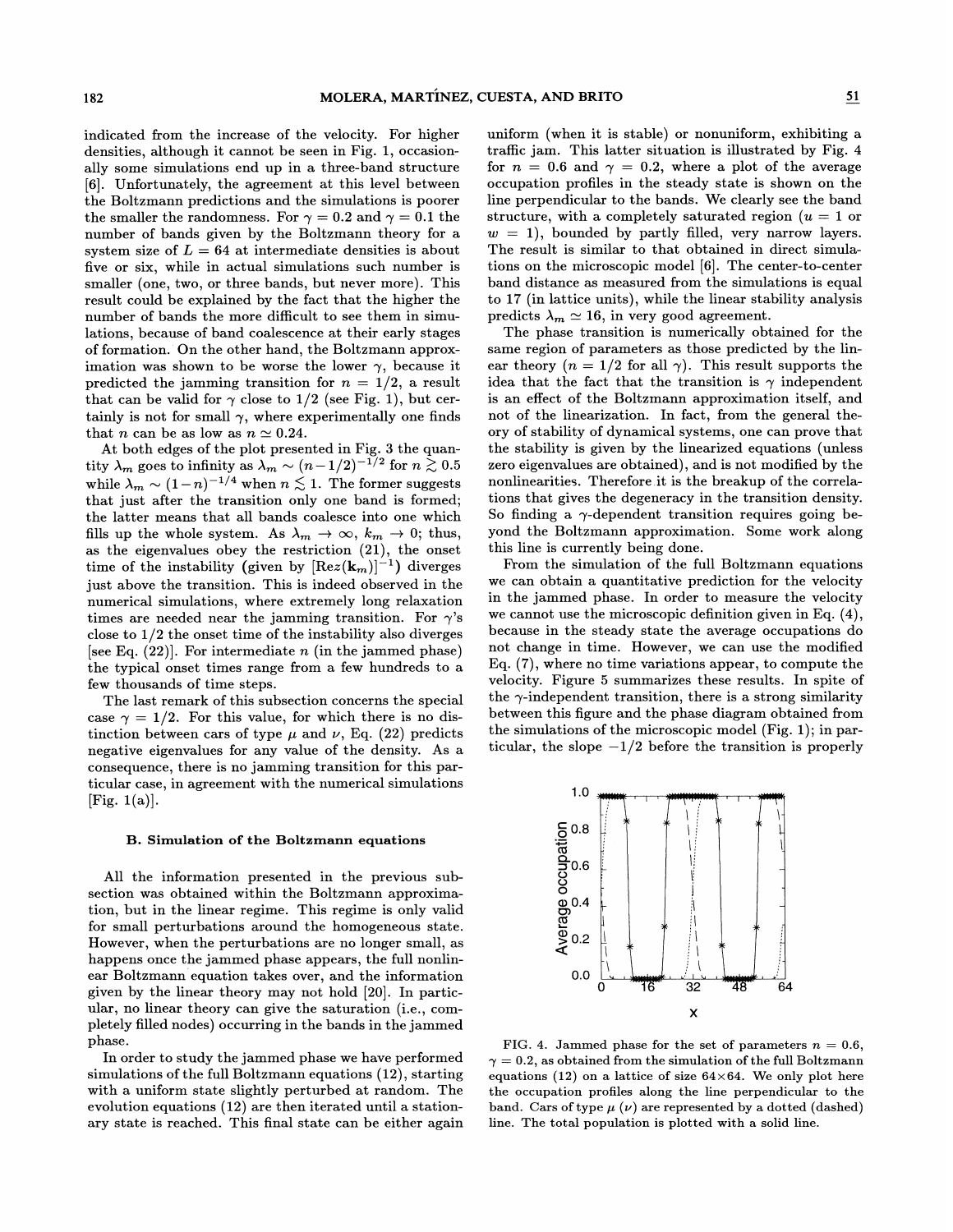

FIG. 5. Average velocity of cars,  $v$ , as obtained from the simulation of the nonlinear Boltzmann equations (12), vs the car density  $n$ . The transition to the jammed phase occurs at  $n = 1/2$ , regardless of the value of the turning parameter  $\gamma$ , in contrast with the microscopic simulations (compare with Fig. 1).

obtained, as well as the behavior of the remnant velocities after the transition has taken place.

In summary, the Boltzmann approximation gives good predictions for many physical quantities of the model, such as remnant velocity, size of the bands, onset time of instabilities, and predicts the existence of a jamming transition, although it does not capture the fact that the transition is  $\gamma$  dependent. But with this simple scheme one can obtain a qualitatively correct picture of the behavior of the system.

### VI. A PHENOMENOLOGICAL MODEL

We have seen in Secs. III and V, respectively, an exact microscopic and an approximate Boltzmann description of the model. Both of them consider space-time variables that are discrete. In this section we are going to present a continuous phenomenological approach. Our motivation is twofold. In the first place it provides an alternative theoretical tool to understand the dynamics of the system. In the second place it makes a connection with the most usual approaches to traffic flow problems: continuous ffuid dynamics [2]. This section only tries to fix the main lines of a more complete and exhaustive study of this traffic model from the point of view of continuous dynamics that will be presented elsewhere.

## A. Equations

To define the continuous model we have to consider first the important scales in the system, then redefine the variables, and finally take the appropriate limit. Let us assume that the distance between city crossings is  $\epsilon$ , that the linear size of the system is  $\mathcal{L} \equiv L\epsilon$ , and that there is a scale of speed for the cars  $c$ , defined as the

speed of a car that moves freely (that is, the length it will travel, if it does not find any red light or other cars, half a cycle of a traffic light (one time step) is then  $\epsilon/c$ .

divided by the spent time). The time interval taken by<br>nalf a cycle of a traffic light (one time step) is then  $\epsilon/c$ .<br>Let us define a new set of space-time variables:  $x \equiv$ <br> $n_x \delta$ ,  $y \equiv n_y \delta$ , and  $\tau \equiv n_\tau \delta/c$ , where  $\delta \equiv$ Let us define a new set of space-time variables:  $x \equiv$  $n_x \delta$ ,  $y \equiv n_y \delta$ , and  $\tau \equiv n_\tau \delta/c$ , where  $\delta \equiv l \epsilon \ll 1$  is a coarse-grain length scale (*l* is an integer such that  $1 \ll 1$  $l \ll L$ ) we will define shortly, and  $n_x, n_y, n_\tau$  are positive integers in the interval  $[0, L/l]$ . Now we introduce, as the variables of our model, two density functions, one for each type of car:  $u(x, y; \tau)$  and  $w(x, y; \tau)$ , representing block averages in space and time of the Boolean variables  $\mu_r^t$ , and  $\nu_r^t$ :

$$
u(x, y; \tau) \equiv \frac{1}{l^3} \sum_{(\mathbf{r}, t) \in C_{(\mathbf{r}, y)} \times I_{\tau}} \mu_{\mathbf{r}}^t , \qquad (25)
$$

$$
w(x, y; \tau) \equiv \frac{1}{l^3} \sum_{(\mathbf{r}, t) \in C_{(\mathbf{z}, y)} \times I_{\tau}} \nu_{\mathbf{r}}^t,
$$
 (26)

where  $C_{(\bm x, \bm y)}$  is a square of size  $\delta \times \delta$  ( $l^2$ ) sites, centered at  $\begin{cases} 3 & \text{if } t \neq 0 \end{cases}$ <br>
where  $C_{(x,y)}$  is a square of size  $\delta \times \delta$  ( $l^2$ ) sites, centered at  $x, y$  =  $(n_x \delta, n_y \delta)$  and  $I_\tau$  is a time interval consisting of l raffic light half cycles (i.e., it lasts a time  $\delta_t \equiv \delta$ traffic light half cycles (i.e., it lasts a time  $\delta_t \equiv \delta/c$ ). Notice that by definition the densities  $u$  and  $w$  are positive and less than 1:

$$
0 \le u(x, y; \tau) , \quad w(x, y; \tau) \le 1 , \tag{27}
$$

and the dynamics, through the impossibility of having two cars at the same site, imposes

$$
S(x, y; \tau) \leq 1, \tag{28}
$$

where we have defined the new variable  $S(x, y; \tau) \equiv$  $u(x, y; \tau) + w(x, y; \tau)$ , which stands for the total density of cars.

Now let us take the continuous limit by making  $n_x, n_y, n_\tau \to \infty$ ,  $\epsilon \to 0$ , and  $l, L \to \infty$  while keeping  $\delta \to 0$  and  $(x, y) \in \Omega$ ,  $\tau \in \mathbb{R}^+$ , and  $\mathcal L$  finite, where

$$
\Omega = \{(x,y): 0 < x, y < \mathcal{L}\} \in \mathbb{R}^2.
$$

In this way the functions  $u(x, y; \tau)$  and  $w(x, y; \tau)$  represent coarse-grained local densities of the two types of cars. Because of this definition these density functions lose track of the microscopic details of the model (at scales  $\epsilon$ ), and they are supposed to be almost constant up to scales of order  $\delta$ .

Let us now write the equations that govern the evolution of  $u(x, y; \tau)$  and  $w(x, y; \tau)$ . We do so by writing a flux-balance equation for the cars of each type going in and out of a block  $C_{(x,y)}$  that contains  $l^2 \gg 1$  $s$  ites, with densities (constant by definition)  $u(x,y;\tau)$  and  $w(x, y; \tau)$ . The cars going in are located either in the block  $C_{(x-\delta,y)}$ , inmediately to the left, or in the block  $C_{(x,y-\delta)}$  inmediately below. The cars going out will go to the blocks  $C_{(x+\delta,y)}$ , located to the right, or to the one  $a\emph{above},~C_{(\bm x,\bm y+\bm \delta)}.~\; \text{Let us estimate how many cars enter}$  $C_{(x,y)}$  from  $C_{(x-\delta,y)}$  in a time interval  $\delta_t$ . In the first trafFic light half cycle only cars in the column sited at the right border of  $C_{(x - \delta, y)}$  have any chance to go into  $C_{(x,y)}$ . On average, the number of cars of both types in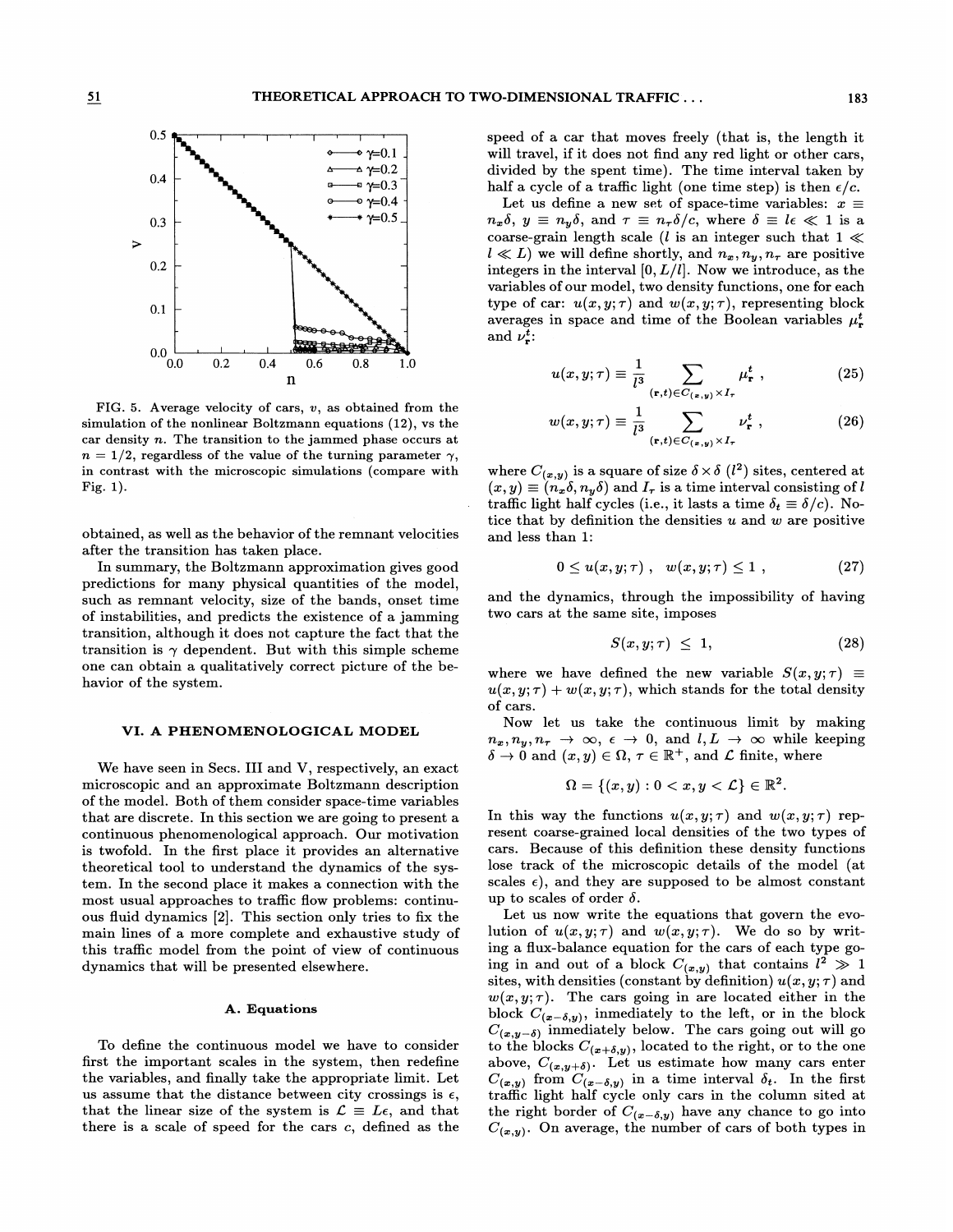that column are  $u(x - \delta, y; \tau)$ l and  $w(x - \delta, y; \tau)$ l. These cars have the chance to cross the left border of  $C_{(x,y)}$  and be in its leftmost column. This column is occupied, on average, by  $S(x, y; \tau)$ l cars, leaving  $[1-S(x, y; \tau)]$ l empty sites. The number of cars that actually go through depends on the relative positions of the cars on both sides of the line and on the randomness built into the car movements. For simplicity we assume that the distribution of cars on both sides of the border is the most probable one: that in which the cars are uniformly distributed along the line of length  $\delta$ . In this case we can assume that in the first time step of  $\delta_t$ ,  $\gamma u(x - \delta, y; \tau) [1 - S(x, y; \tau)]$ l cars of type  $\mu$  and  $\overline{\gamma}w (x-\delta, y; \tau) [1-S(x, y; \tau)]$  of type  $\nu$  will go from  $C_{(x-\delta,y)}$  to  $C_{(x,y)}$ . During this first time step there has also been movement of cars inside  $C_{(x-\delta,y)}$ , but we are assuming that the densities  $u(x, y; \tau)$  and  $w(x, y; \tau)$ are constant in space, throughout the whole element, and in a time interval  $\delta_t$ . We will see later that this assumption is consistent with the resulting equations. Under this condition we can suppose that the rightmost column of  $C_{(\mathbf{x}-\delta,y)}$ , and the leftmost column of  $C_{(\mathbf{x},y)}$ , are always occupied by the same number of cars. Therefore the total number of cars of type u that will cross during  $\delta_t$  (l time steps) the left border of  $C_{(x,y)}$  is

$$
N_{\text{in}\to}^u = \gamma u(x-\delta,y;\tau) l [1 - S(x,y;\tau)] l. \tag{29}
$$

In the same way, the number of cars of type  $u$  that will go inside  $C_{(x,y)}$  from the block below,  $C_{(x,y-\delta)}$ , is

$$
N_{\text{in}\uparrow}^{u} = \overline{\gamma} u(x, y - \delta; \tau) l [1 - S(x, y; \tau)] l, \qquad (30)
$$

with the accompanying equations for  $N_{m}^{w} \rightarrow$  and  $N_{m}^{w} \rightarrow$ <br>changing u and u and  $\alpha$  and  $\bar{\alpha}$ . Similarly up can obtain changing u and w and  $\gamma$  and  $\bar{\gamma}$ . Similarly, we can obtain expressions for the number of cars going out of  $C_{(x,y)}$ . Putting all together we can write the balance equation for the increment in the number of cars of each type in  $C_{(\bm x, \bm y)}$ :

$$
2l^{2}[u(x, y; \tau + \delta_{t}) - u(x, y; \tau)]
$$
  
\n
$$
= N_{\text{in}}^{u} + N_{\text{in}}^{u} + N_{\text{out}}^{u} - N_{\text{out}}^{u}
$$
  
\n
$$
= l^{2}[\gamma u(x - \delta, y; \tau) + \overline{\gamma} u(x, y - \delta; \tau)][1 - S(x, y; \tau)]
$$
  
\n
$$
-l^{2}u(x, y; \tau)[1 - \gamma S(x + \delta, y; \tau) - \overline{\gamma} S(x, y + \delta; \tau)]
$$
\n(31)

and the corresponding expression for  $w$ . The factor 2 comes from considering that only cars from one of the sides can enter  $C_{(x,y)}$  at each traffic light half cycle. Observe that if we suppose that the spatial variables in Eq. (12) are continuous, we get exactly Eq. (31). In this way we can think of the coarse-grain treatment in this section as a continuous version of the Bolztmann approximation of Sec. V. Taylor expanding Eqs. (31) to first order in  $\delta$  and  $\delta_t$  and fixing  $c = 1$  to be consistent with the discrete model, we get the equation for the time evolution of  $u(x, y; \tau)$  and  $w(x, y; \tau)$ :

$$
u_{\tau} = \frac{1}{2} \{ \gamma \, [u(S-1)]_x + \overline{\gamma} [u(S-1)]_y \} , \qquad (32a)
$$

$$
w_{\tau} = \frac{1}{2} \{ \overline{\gamma} [w(S-1)]_{x} + \gamma [w(S-1)]_{y} \}, \qquad (32b)
$$

where the subscripts  $\tau$ , x, and y mean, respectively,  $\partial/\partial \tau$ ,  $\partial/\partial x$ , and  $\partial/\partial y$ . These equations have to be completed with the periodic boundary conditions in  $\mathcal L$  and initial conditions.

If Eqs. (32) represent faithfully the original microscopic discrete traffic flow model they should fulfill a few necessary (though, of course, not sufficient) conditions: conservation of the number of cars, positivity of the densities, excluded volume, and the existence of stationary solutions describing the two observed phases in the simulations. Let us check all of them. First observe that Eqs. (32) satisfy the following conservation laws (constant number of cars of each type) for any  $\tau \in \mathbb{R}^+$ :

$$
\int_{\Omega} u(x,y;\tau)dxdy = \int_{\Omega} w(x,y;\tau)dxdy = n\mathcal{L}^{2}/2.
$$
 (33)

Second, both densities of cars have to stay positive during the evolution if the initial conditions were positive, and also the total number of cars per site should be less than 1 (excluded volume)  $(28)$ . It can be shown from a maximum principle [21] that both restrictions hold during the evolution if the initial data  $u(x, y; 0)$  and  $w(x, y; 0)$ satisfy them. And, finally, from numerical simulations it is expected that the density functions  $u$  and  $w$  corresponding to a stationary uniform state will be solutions of Eqs. (32). It is also expected that a function of band type [see Fig. 1(b)], representing the jammed state, will be a solution. It can be inmediately seen that the uniform solution

$$
u(x, y; \tau) = n/2, \n w(x, y; \tau) = n/2
$$
\n(34)

is stationary. It can also be checked that a jammed band configuration (of course parallel multiple bands are also possible)

$$
u(x, y; \tau_0) = \theta(x - x_0 - y)\theta(a + y - x + x_0),
$$
  
\n
$$
w(x, y; \tau_0) = \theta(x - x_0 + a - y)\theta(y - x + x_0),
$$
\n(35)

where  $\theta(x)$  is the Heaviside step function, is a stationary solution too, but in the sense of the distributions [22]. Observe that the arguments of  $\theta$  should be taken mod $\mathcal L$ due to the periodicity of the city. The arbitrary parameter  $x_0$  fixes the position of the band and  $2a = n\mathcal{L}$  is its width.

### B. Stability

We will proceed now to perform a stability analysis similar to that in Sec. VA. To study the linear stability of the solution (34) let us perturb around the uniform solution:

$$
u(x, y; \tau) = n/2 + \delta u(x, y; \tau), \qquad (36a)
$$

$$
w(x, y; \tau) = n/2 + \delta w(x, y; \tau), \qquad (36b)
$$

where  $\delta u, \delta w \ll n$ . Substituting in (32) we get, to first order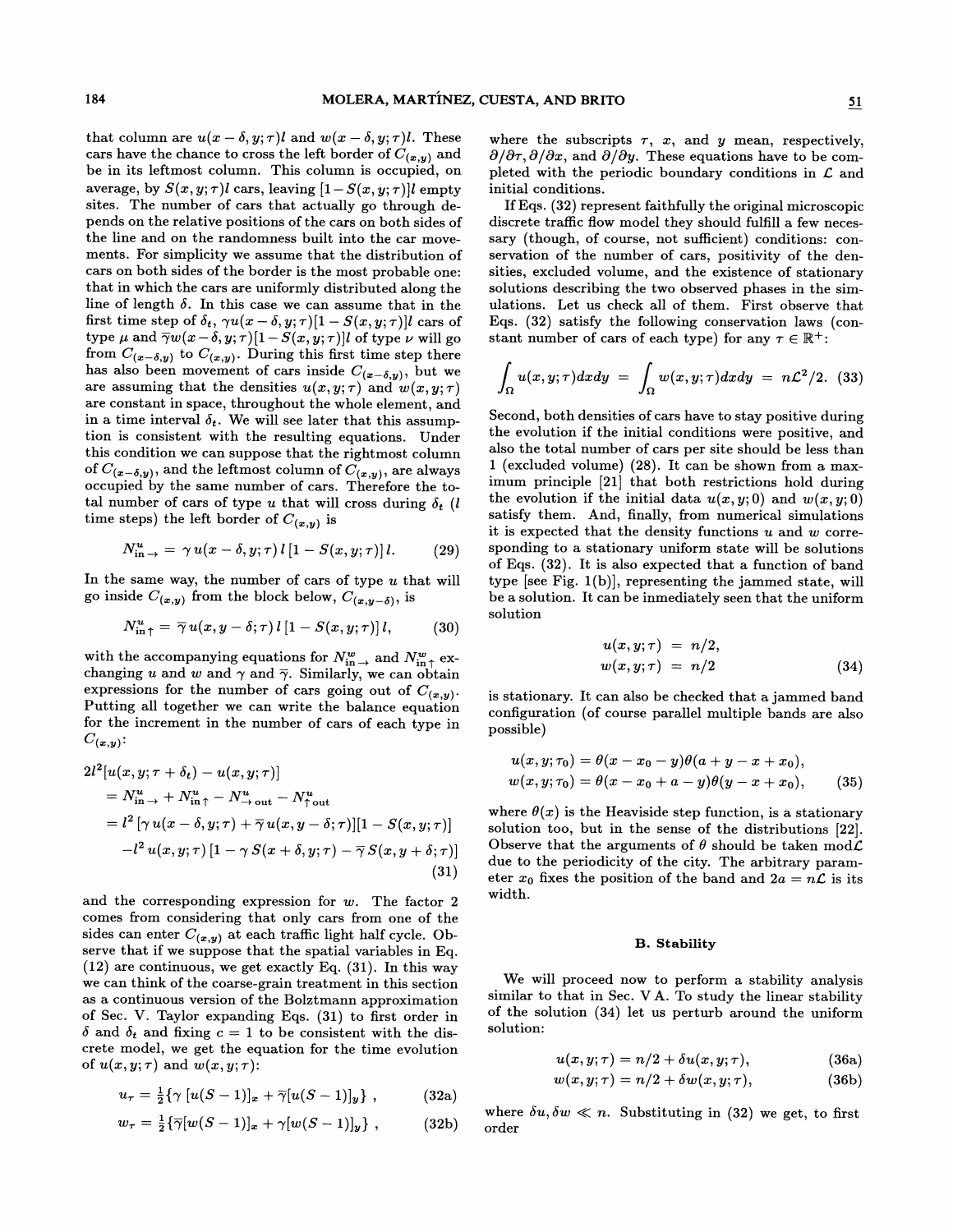$$
2 P_{\tau} = \mathcal{A} P_x + \mathcal{B} P_y, \qquad (37)
$$

where

$$
P \equiv \left(\begin{array}{c} \delta u \\ \delta w \end{array}\right), \quad \mathcal{A} \equiv \left(\begin{array}{cc} \gamma \left(\frac{3}{2}n-1\right) & \gamma \frac{n}{2} \\ \overline{\gamma} \frac{n}{2} & \overline{\gamma} \left(\frac{3}{2}n-1\right) \end{array}\right), \tag{38}
$$

and the expression for  $\beta$  is the same as the one for  $\mathcal A$ exchanging  $\gamma$  and  $\overline{\gamma}$ . Expanding in its Fourier series, Eq. coefficients  $u(x^{\pm}, y; \tau) \equiv \lim_{\alpha \to 0} u(x \pm \epsilon/2, y; \tau),$ 

(37) can be easily integrated. If we define the Fourier coefficients  
\n
$$
\widehat{P}(k_x, k_y; \tau) = \int_{\Omega} \frac{dxdy}{\mathcal{L}^2} P(x_+, x_-; \tau) e^{-ik_x x - ik_y y},
$$
\n(39)

with  $k_{x(y)} = 2\pi n_{x(y)}/\mathcal{L}$ ,  $n_{x(y)} \in \mathbb{Z}$ , (37) becomes

$$
2\,\widehat{P}_{\tau} = ik_x\mathcal{A}\,\widehat{P} + ik_y\mathcal{B}\,\widehat{P},\tag{40}
$$

whose solution is

$$
\widehat{P}(k_x, k_y; \tau) = e^{i\frac{\tau}{2}(k_x \mathcal{A} + k_y \mathcal{B})} \widehat{P}(k_x, k_y; 0). \tag{41}
$$

The eigenvalues of  $k_x \mathcal{A} + k_y \mathcal{B}$  are

$$
\lambda_{1,2} = k_+(\frac{3}{2}n-1)
$$
  
 
$$
\pm \sqrt{2\zeta^2 k_-^2 (1-n)(\frac{1}{2}-n) + k_+^2 \frac{n^2}{4}},
$$
 (42)

where  $k_{\pm} \equiv (k_x \pm k_y)/2$ . The homogenous solution (34) will become unstable if the term inside the square root in (42) becomes negative, that is, if

$$
2\zeta^2 k_-^2 (1-n)\left(\frac{1}{2}-n\right)+k_+^2 \frac{n^2}{4} < 0. \hspace{1.5cm} (43)
$$

If  $n > \frac{1}{2}$  condition (43) is always fulfilled, for any value of  $k_{+}$ , for some big enough value of  $k_{-}$ . Once again we obtain that the uniform: solution becomes unstable for  $n > \frac{1}{2}$ . Observe that Eq. (43) agrees to first order with the result given in Eq. (22) when we make  $(k_x, k_y) = (-k/\sqrt{2}, k/\sqrt{2})$ . This is because Eq. (40) is just the continuous version of Eq.  $(17)$  to order k, showing again the correspondence between both descriptions [see also the comments below Eq. (31)].

### C. Velocity

Following the reasoning of Sec. VIA we can also get a phenomenological estimate of the instantaneous average velocity in this model.

The velocity is proportional to the number of movements that take place in the system at any given time. We can measure the total number of produced movements by estimating how many cars cross horizontal and vertical line elements of length  $\delta$ . For example, the numbers of cars of type  $u$  and  $w$  crossing a vertical line of length  $\delta$  centered at  $(x, y)$  in a time step are [see Eq. (29) for a similar reasoning], respectively,  $u(x-\alpha)$  $\epsilon/2, y; \tau)l[1 - S(x + \epsilon/2, y; \tau)]\gamma$  and  $w(x - \epsilon/2, y; \tau)l[1 - \tau]$  $S(x + \epsilon/2, y; \tau)$  where we have explicitly pointed out

that the cars crossing the line are just half a site to its left and they move to a place half a site to its right, and therefore the corresponding densities should be evaluated at  $x - \epsilon/2$  and  $x + \epsilon/2$ , respectively. Similarly, the numbers of cars of type  $u$  and  $w$  crossing a horizontal line of length  $\delta$  centered at  $(x, y)$  are [see (30)], respectively,  $u(x, y - \epsilon/2; \tau)l[1 - S(x, y + \epsilon/2; \tau)]\overline{\gamma}$  and  $w(x, y - \epsilon/2; \tau)l[1-S(x, y+\epsilon/2; \tau)]\gamma$ . But when we take the limit  $\epsilon \to 0$  we can replace  $u(x \pm \epsilon/2, y; \tau)$  by

$$
u(x^{\pm}, y; \tau) \equiv \lim_{\epsilon \to 0+} u(x \pm \epsilon/2, y; \tau), \tag{44}
$$

and  $u(x, y \pm \epsilon/2; \tau)$  by

$$
u(x, y^{\pm}; \tau) \equiv \lim_{\epsilon \to 0+} u(x, y \pm \epsilon/2; \tau). \tag{45}
$$

Taking care of all the terms in the same way, properly normalizing (the factor  $1/2$  comes from the traffic lights), and taking the limit  $\epsilon \to 0$ ,  $L \to \infty$ ,  $\mathcal L$  finite, we get the total speed of the system as

$$
v = \frac{1}{2n\mathcal{L}^2} \int_{\Omega} dx dy \{ [1 - S(x, y^+; \tau)]
$$
  
 
$$
\times [\overline{\gamma}u(x, y^-; \tau) + \gamma w(x, y^-; \tau)]
$$
  
+ 
$$
[1 - S(x^+, y; \tau)][\gamma u(x^-, y; \tau)] + \overline{\gamma}w(x^-, y; \tau) \}.
$$
 (46)

With this expression we can easily calculate the speed of the homogenous solution  $(34)$ 

$$
v = \frac{1-n}{2},\tag{47}
$$

in accord with all the previous models and the simulations. We can also calculate the speed for a solution of the jammed band type (35) getting, before taking the limit inside the integral,

$$
v = \frac{\gamma}{\mathcal{L}n} \epsilon = \lim_{L \to \infty} \frac{\gamma}{Ln}.
$$
 (48)

When we take the limit  $\epsilon \to 0$  (keeping  $\mathcal L$  and n finite) we get  $v = 0$ . This result can be easily understood. In one band the only possible movements are along its border  $({\sim \gamma L})$  and therefore the contribution to the velocity is of order  $\gamma L/nL^2$ . This is exactly Eq. (48). This leads us to conclude that an infinite number of bands is necessary to have nonzero velocity in the jammed phase of an infinite system. For example, if there is a band every  $\lambda$  sites [see the discussion below Eq.  $(21)$ ], the velocity will be of order

$$
\frac{\gamma}{nL}\frac{L}{\lambda} = \frac{\gamma}{n\lambda},\tag{49}
$$

which is finite in the  $L \to \infty$  limit.

Let us return to Eq.  $(48)$ . Though it is zero in the  $\epsilon \rightarrow 0$  limit it gives a prediction on the behavior of the v-n curves after the transition when L is finite and  $\epsilon > 0$ ,

$$
v = \frac{\gamma}{nL}.\tag{50}
$$

To compare this prediction with the results of simula-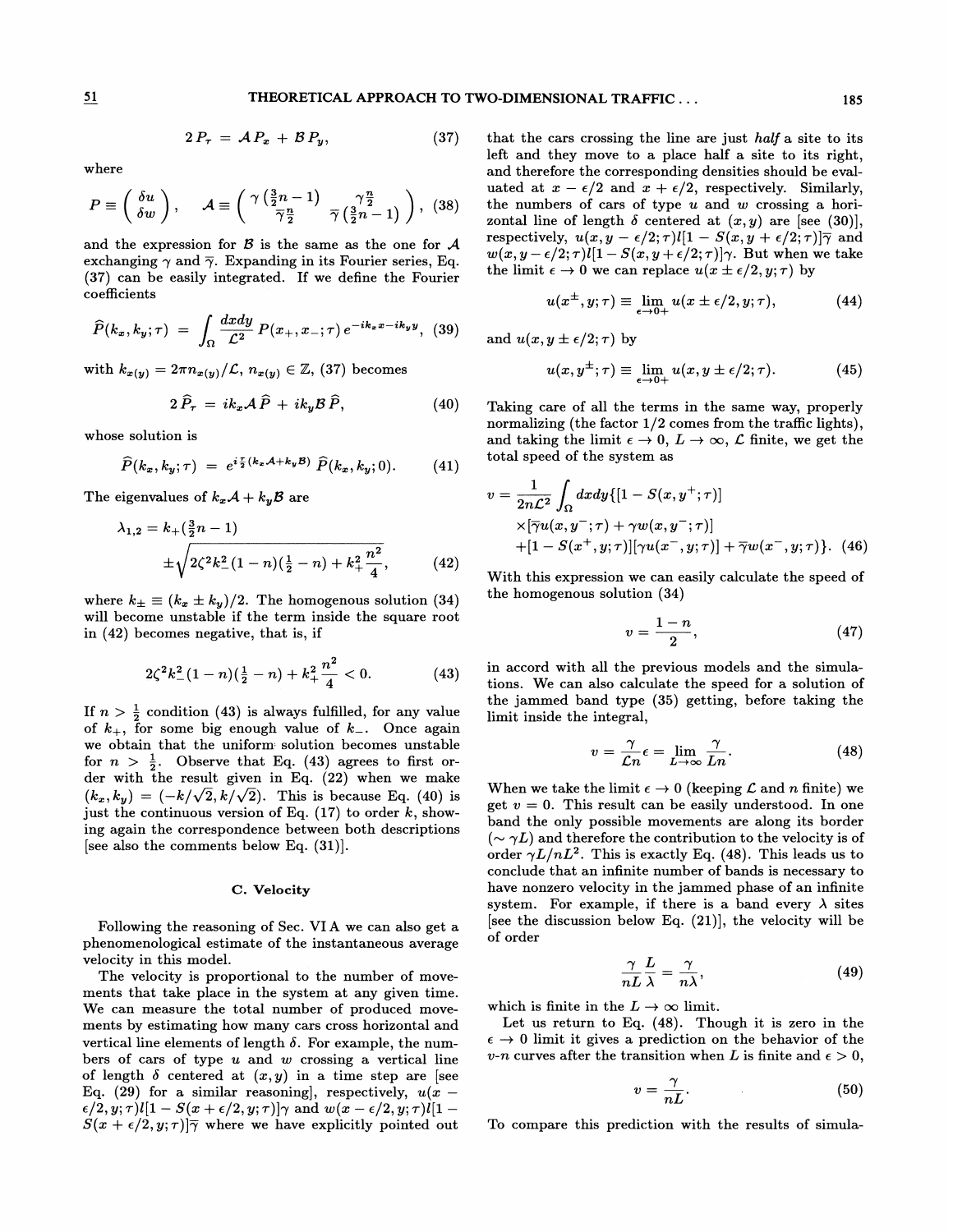

FIG. 6.  $R \equiv vLn/\gamma$  against the car density *n* for the data taken from Fig. 1 in the single-band jammed phase [see discussion after Eq. (50)].

tions we have taken data from Fig. 1. We have considered only the points that represent stationary final states with one band [6] and we have plotted in Fig. 6 the ratio  $R \equiv Lnv/\gamma$  against n for four different values of  $\gamma$ . If the prediction of Eq. (50) were completely correct the four graphs should be the horizontal lines  $R = 1$ . Instead, as can be seen in the figure, the data fit well to four horizontal lines with different values of  $R$ . The first important conclusion to draw from Fig. 6 is that, because the data fit to horizontal lines, Eq. (50) gives the correct behavior of the velocity after the transition: it decreases with  $n$ as  $1/n$  and is proportional to  $\gamma/L$ . The discrepancy is in the proportionality factor, and may be due to the fact that the jammed phase obtained in the simulations is not a "discontinuous" band (that goes sharply from 1 to zero in a distance  $\epsilon$ ) as is the one in Eq. (35). Observing carefully the final configurations it can be seen that in fact the intermeditate region where the density goes from 1 to zero, though narrow, extends for several lattice spacings, being narrower the smaller is  $\gamma$  (the system is less random). The values of  $R$  in Fig. 6 confirm this behavior too.

### VII. CONCLUSIONS

In this paper we have developed a theoretical framework to describe the two-dimensional cellular automata traffic flow model introduced in Ref.  $[6]$ . The starting point is the exact microscopic evolution equations (1) together with the microscopic definition of the mean velocity (4). From these basic ingredients several approximate schemes can be carried out. The simplest one is to follow the standard kinetic recipe of breaking up spatial correlations into products of one-particle averages. This meanfield-like approach leads to a reasonably good description of the model. In the first place, the  $\gamma$ -independent (for  $\gamma > 0$ ) slope of the v-n curves in the freely moving phase is correctly obtained. In the second place, the existence of a phase transition between the freely moving and the jammed states is also explained by such a simple approximation. Nevertheless, it fails to describe properly this transition because it predicts a  $\gamma$ -independent transition density. Finally, this theory allows us to understand the rich structure of the jammed phase. In this phase, the Boltzmann approximation is able to explain the formation of bands completely flied with cars, and the phenomenon of phase separation of the two populations of cars inside these bands. Besides, it gives an answer to the question posed by the simulations about the number of bands in the jammed state. Our Boltzmann theory gives an estimation of the average band-to-band distance. This distance appears to be finite for all densities in the range  $1/2 < n < 1$  (excluding the transition density according to this approximation,  $n = 1/2$ , and the full system  $n = 1$ ). The conclusion is that there is an infinite number of bands in an infinite system. On the other hand, the band-to-band distance estimation let us evaluate the most probable number of bands for finite  $L$ , once the values of  $\gamma$  and n are fixed. The results obtained are in good agreement with the simulations.

In Sec. VI we have faced the description of the model using an utterly different phenomenological approach. This approach ends up in a continuous model whose evolution is governed by two partial differential equations. Although this approach seems to have no relation to the Boltzmann approach, we have shown that there is indeed a connection to the kinetic formalism from which it can be obtained in the large spatial scale regime. The continuous approximation leads to a connection between our model and those of fluid dynamicsthe most usual tools to study one-dimensional traffic Bow problems. Apart from its theoretical relevance, this phenomenological model is able to provide a  $\gamma$ -dependent expression for the velocity as a function of  $n$  in the jammed phase. This result, together with the linearly decreasing velocity obtained for the freely moving phase, completes a theoretical description of the  $v$ -n phase diagram.

The theory presented in this paper for a particular model opens new ways in the theoretical study of twodimensional traffic flow, which deserve future development. First of all, it should be clear that equations similar to (1) can be written for any cellular-automatonbased traffic model and, therefore, the same approximations can be applied to get information out of it. It is also feasible to write down a continuous model, either by itself or as a limit of the kinetic description. Secondly, it is possible to devise other approximations based on the microscopic equations (1). For instance, it is our be-lief that the next step in this scheme —namely, including two-point spatial correlations—might account for the  $\gamma$ dependence of the transition density. We are presently working on it. Finally, it is worth remarking that the approximate models reported in this work are far from being exhausted. Questions such as the mathematical properties of the instabilities in the continuous model or how to get an evolution equation for the velocity remain unsolved.